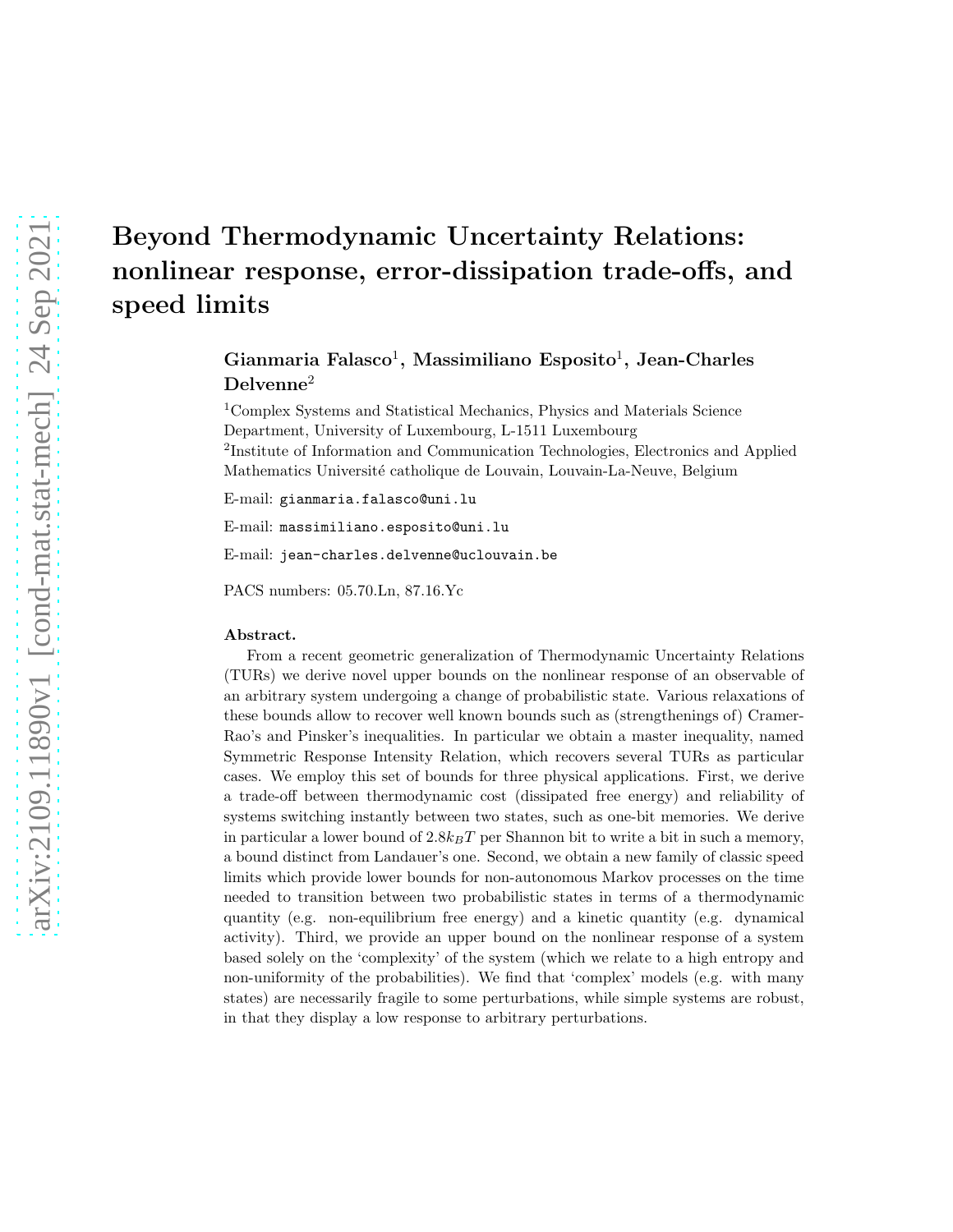### 1. Introduction

Thermodynamic Uncertainty Relations (TURs) are as old as their better known counterparts of quantum mechanics. For more than a half century the term has denoted the tradeoff between the uncertainty in pairs of conjugated thermodynamic variables in systems at equilibrium (see [\[1\]](#page-26-0) and references therein). Despite a long debate about their exact practical meaning, their derivation has been repeated several times, resorting either to the theory of equilibrium fluctuations or to purely statistical methods [\[2\]](#page-26-1).

However, in the last few years the term has started to designate a radically different set of inequalities valid for nonequilibrium systems (see  $[3, 4, 5, 6, 7, 8, 9, 10, 11, 12, 13,$  $[3, 4, 5, 6, 7, 8, 9, 10, 11, 12, 13,$  $[3, 4, 5, 6, 7, 8, 9, 10, 11, 12, 13,$  $[3, 4, 5, 6, 7, 8, 9, 10, 11, 12, 13,$  $[3, 4, 5, 6, 7, 8, 9, 10, 11, 12, 13,$  $[3, 4, 5, 6, 7, 8, 9, 10, 11, 12, 13,$  $[3, 4, 5, 6, 7, 8, 9, 10, 11, 12, 13,$  $[3, 4, 5, 6, 7, 8, 9, 10, 11, 12, 13,$  $[3, 4, 5, 6, 7, 8, 9, 10, 11, 12, 13,$  $[3, 4, 5, 6, 7, 8, 9, 10, 11, 12, 13,$  $[3, 4, 5, 6, 7, 8, 9, 10, 11, 12, 13,$  $[3, 4, 5, 6, 7, 8, 9, 10, 11, 12, 13,$  $[3, 4, 5, 6, 7, 8, 9, 10, 11, 12, 13,$  $[3, 4, 5, 6, 7, 8, 9, 10, 11, 12, 13,$  $[3, 4, 5, 6, 7, 8, 9, 10, 11, 12, 13,$  $[3, 4, 5, 6, 7, 8, 9, 10, 11, 12, 13,$  $[3, 4, 5, 6, 7, 8, 9, 10, 11, 12, 13,$  $[3, 4, 5, 6, 7, 8, 9, 10, 11, 12, 13,$  $[3, 4, 5, 6, 7, 8, 9, 10, 11, 12, 13,$  $[3, 4, 5, 6, 7, 8, 9, 10, 11, 12, 13,$ [14\]](#page-26-13) for an incomplete list). Roughly speaking, TURs state that the mean-to-variance ratio of current-like observables is bounded by a function of the entropy production [\[15\]](#page-26-14). These TURs have been obtained by analogous methods as those used for the ancient thermodynamics uncertainty relations, in their modern forms now well known to physicists—large deviations theory  $[4, 6]$  $[4, 6]$  and information theory  $[16]$ —and applied to rather general dynamics—Markov processes equipped by the thermodynamic notion of local detailed balance [\[17\]](#page-26-16). Recently, we have put forward an alternative derivation which deduces TURs from the very mathematical properties of the observable space [\[14\]](#page-26-13)—somewhat similar to viewing the Heisenberg principle as a direct result of the uncertainty between Fourier transformed pairs of variables.

The fact that nonequilibrium conditions bring time and dynamics to the forefront has led the community to consider other bounds on dissipative processes. On the one hand, classical speed limits (SLs) have been derived which prescribe the minimal time to implement a system's transformation in terms of the involved dissipation [\[18\]](#page-26-17). It is by now understood that TURs and SLs are just two faces of the same fundamental fact underlying all nonequilibrium conditions [\[19\]](#page-26-18), that is the breaking of time-reversal invariance and hence the appearance of a non-zero average entropy production. On the other hand, results have started to appear on the response of systems to environmental perturbations [\[20\]](#page-26-19). The general picture emerging from these various results is the identification of the fundamental physical tradeoffs between efficiency, performance and robustness of nonequilibrium processes, as used in natural as well as man-made applications.

In this paper we contribute to the quest for a unifying theory. First we define the Asymmetric Response Intensity of an observable  $f$  subject to a change of probability distribution from q to p. We recover the linear regime bound of [\[16\]](#page-26-15) but also a nonlinear version, which turns out to coincide with a well-known generalization of Cramer-Rao's relation. Then we introduce the Symmetric Response Intensity, a related quantity that nevertheless obeys different inequalities. In particular we derive the Symmetric Response Intensity Relation, that contains the various TURs for anti-symmetric observables. Remarkably, it allows to derive a relation between reliability and thermodynamic cost for memories or gates that relax abruptly from a zero to a one conversely (thus dissipating entropy on the way). This model is not universal (as one can escape this relation by a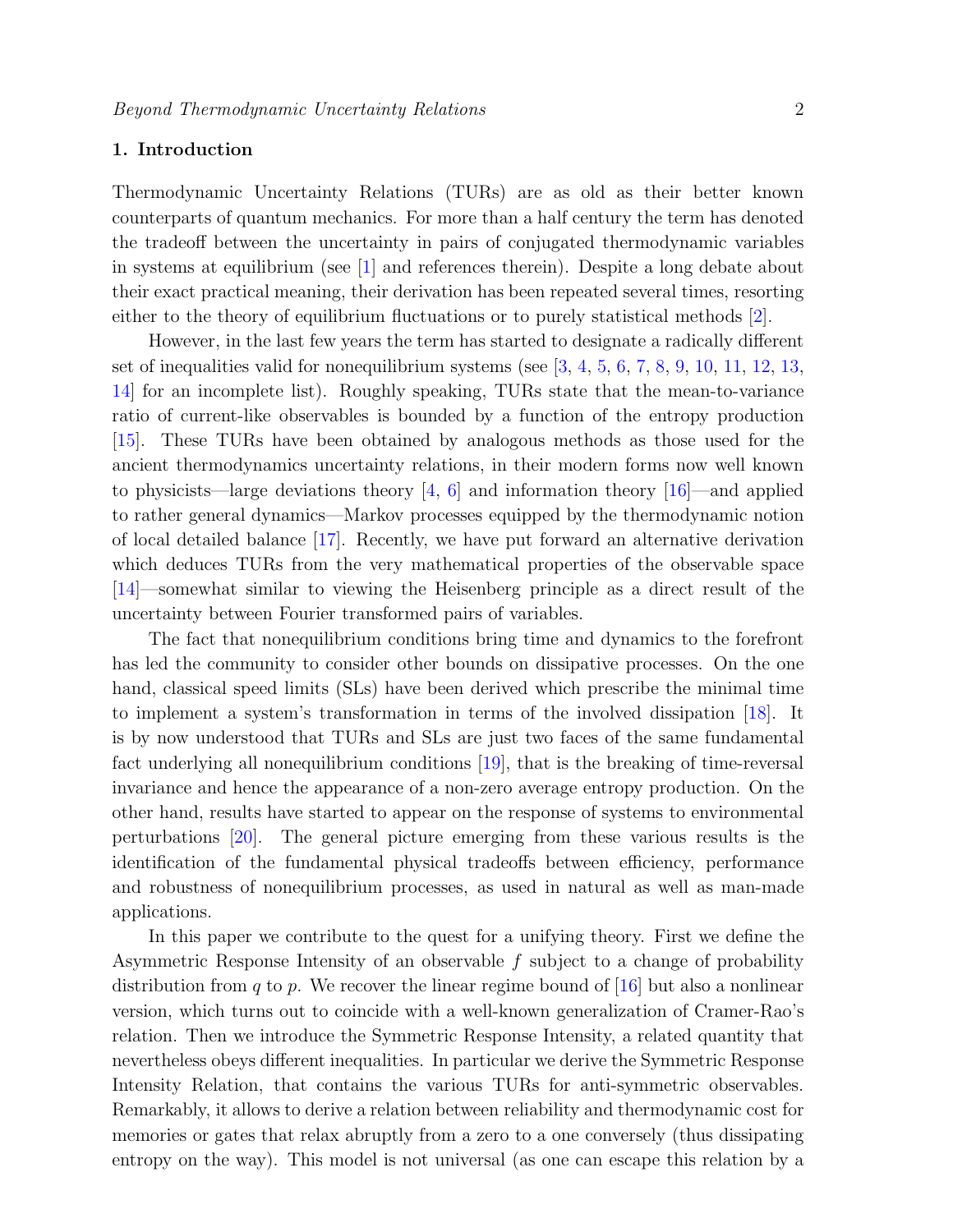| Kullback-Leibler divergence | $D(p  q) = \sum_{\omega \in \Omega} p(\omega) \log \frac{p(\omega)}{q(\omega)}$                                               |
|-----------------------------|-------------------------------------------------------------------------------------------------------------------------------|
| $\chi^2$ divergence         | $\chi^2(p  q) = \sum_{\omega \in \Omega} \frac{p^2(\omega)}{q(\omega)} - 1$                                                   |
| Le Cam's distance           | $d_{\text{LeCam}}(p,q) = \sqrt{\frac{1}{2} \sum_{\omega \in \Omega} \frac{(p(\omega) - q(\omega))^2}{p(\omega) + q(\omega)}}$ |
| Shannon entropy             | $H(q) = -\sum_{\omega \in \Omega} p(\omega) \log p(\omega)$                                                                   |
| Total variation distance    | $d_{TV}(p,q) = \frac{1}{2}   p - q  _1 = \frac{1}{2} \sum_{\omega \in \Omega}  p(\omega) - q(\omega) $                        |

<span id="page-2-0"></span>Table 1. Summary of the main quantities used in the paper.

slow protocol for instance) but is relevant for many current technologies using switched systems, even beyond computing devices. As a further application, we also recover a result on distinguishing the arrow of time, completing [\[21\]](#page-26-20).

The maximum response intensities between two probability distributions can serve as a measure of distance or divergence between these distributions. We leverage this to obtain novel SLs [\[18,](#page-26-17) [19\]](#page-26-18) for finite state Markov chains, which offer lower bounds on the time needed to reach a probability distribution from another, in terms of the distance of these probability distribution, the distance to stationarity and the maximum escape (or entrance) rates.

Finally we observe that the largest response one can obtain away from a probability distribution is still relatively small if this probability is 'simple', i.e. of low entropy and close to uniform distribution. Thus 'simple' systems are 'robust'. In particular, one should be cautious in using simplistic toy models to model complex situations (a practice often found in biophysics), as these toy models may be much more robust to perturbations than the original systems.

To guide the reader though the text we collected the main results in the graph Figure [1](#page-3-0) and the most important quantities in Table [1.](#page-2-0)

### 2. How to measure nonlinear response

Consider two possible probability distributions p and q on an arbitrary space  $\Omega$ . A given physical observable, i.e. a real random variable  $f : \Omega \to \mathbb{R}$  may exhibit two different expected values  $\langle f \rangle_p$  and  $\langle f \rangle_q$ . In order to check how significant the difference between the two is, we may compare it to the average fluctuations of the observable under p or q. Taking q as a 'reference', or 'unperturbed' probability distribution, and p as the 'perturbed' distribution, we see the following adimensional ratio as the response *intensity* of the observable f to the perturbation p of q:

<span id="page-2-1"></span>
$$
R_{p||q}(f) = \frac{|\langle f \rangle_p - \langle f \rangle_q|^2}{\text{Var}_q(f)}.\tag{1}
$$

We call it the *asymmetric* response intensity as q and p have distinct roles. Sometimes p and q are two probability distributions of interest to describe a situation, without hierarchy of role. For example, think at two metastable states realizable within the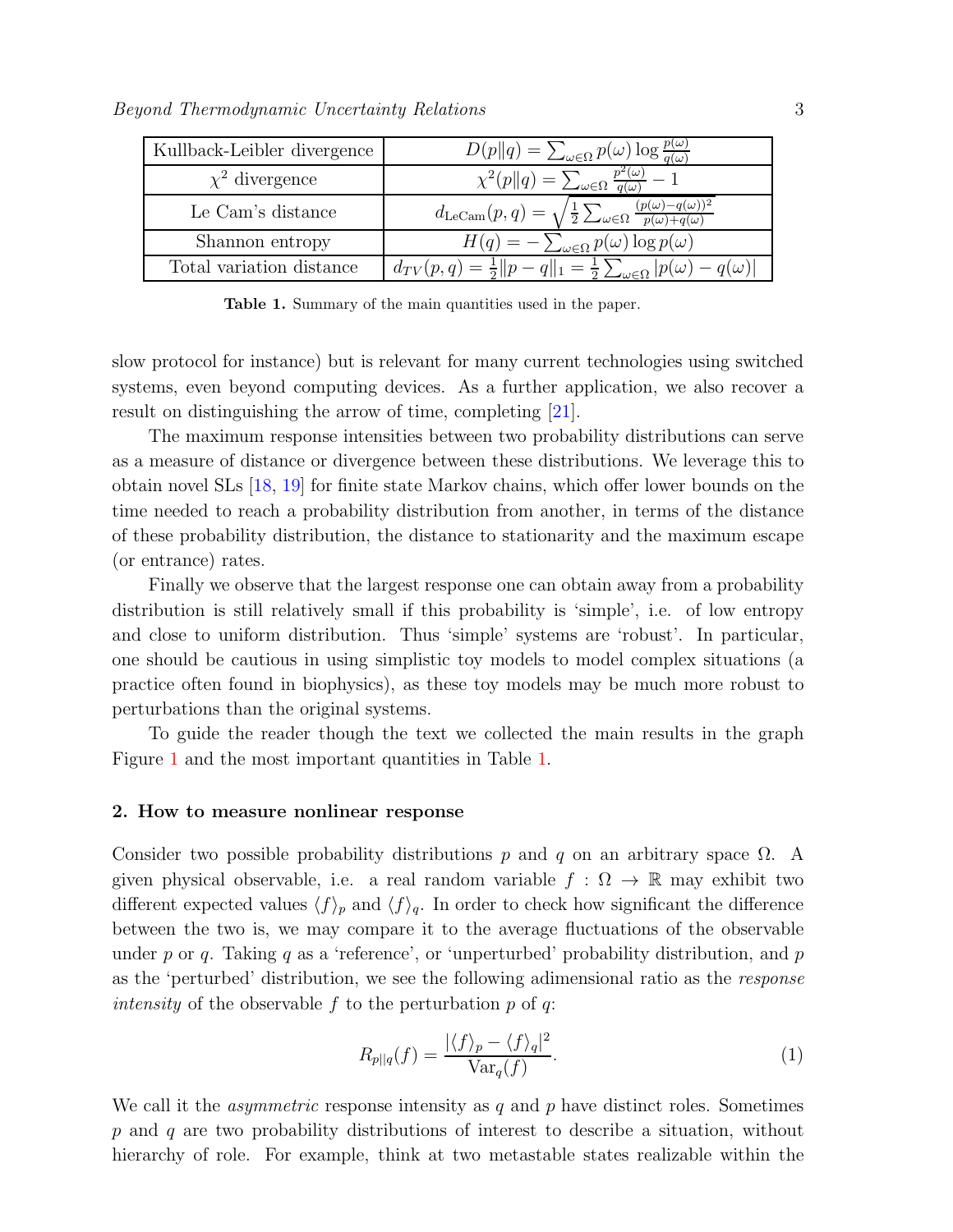

<span id="page-3-0"></span>Figure 1. Graphic outline of the main results of the paper and their logical connection.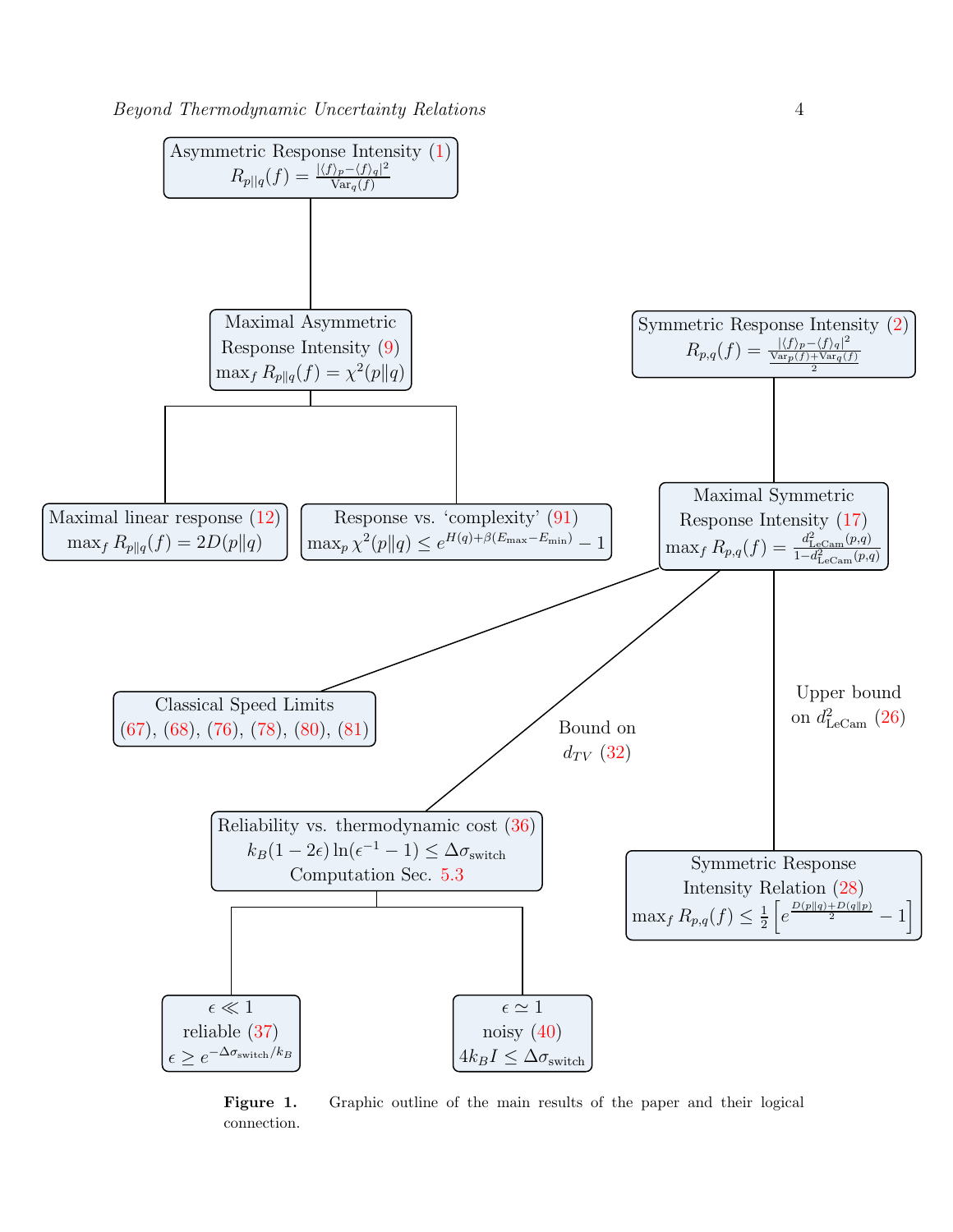same physical system. In this situation we may simply consider the average fluctuations over  $p$  and  $q$ , and define the *symmetric response intensity*:

<span id="page-4-0"></span>
$$
R_{p,q}(f) = \frac{|\langle f \rangle_p - \langle f \rangle_q|^2}{\frac{\text{Var}_p(f) + \text{Var}_q(f)}{2}}.\tag{2}
$$

One may intuitively see these quantities as how easy it is to tell  $p$  and  $q$  apart by just observing the value of f. If the response intensity  $R_{p||q}(f)$  is less than one, then it means that the typical values taken by  $f$  under  $p$  or under  $q$  differ by less than the typical fluctuation of  $f$ , hence it is hard to conclude whether the system is in the distribution  $p$  or  $q$ . Conversely, a large intensity means that the difference in response can hardly be confused with a random fluctuation.

The response intensity can be likened to a signal-to-noise ratio, if we see  $\langle f \rangle_p$  or  $\langle f \rangle_q$  as the signal being transmitted to the environment by a system switching between distributions  $p$  and  $q$ . This analogy can be made formal in the following scenario: if we choose to apply  $p$  or  $q$  randomly (with equal probabilities), then the signal, taking randomly the value  $\langle f \rangle_p$  or  $\langle f \rangle_q$ , has a variance  $|\langle f \rangle_p - \langle f \rangle_q|^2/4$ , thus a signal-to-noise ratio (which is defined in information theory as the variance of the signal over the variance of the noise)  $R_{p,q}(f)/4$ .

### 3. Link between symmetric and asymmetric response intensities

We make some elementary observations on the response intensities introduced above. The symmetric response intensity is the harmonic average of asymmetric response intensities:

$$
\frac{2}{R_{p,q}(f)} = \frac{1}{R_{p||q}(f)} + \frac{1}{R_{q||p}(f)}\tag{3}
$$

A key observation is that adding a constant to the observable f does not change  $R_{p||q}(f)$ or  $R_{p,q}(f)$ , since both the response  $\langle f \rangle_p - \langle f \rangle_q$  and the variances are unaffected. Thus we can assume without loss of generality that  $\langle f \rangle_p = -\langle f \rangle_q$ . We call such an observable centered. Let us introduce an intermediate quantity where the variance is replaced with the second moment:

<span id="page-4-1"></span>
$$
R_{p,q}^0(f) = \frac{|\langle f \rangle_p - \langle f \rangle_q|^2}{\frac{\langle |f|^2 \rangle_p + \langle |f|^2 \rangle_q}{2}} \tag{4}
$$

For a centered observable  $f$ , we find by direct calculation that

<span id="page-4-3"></span>
$$
R_{p,q}(f)/4 = \frac{R_{p,q}^0(f)/4}{1 - R_{p,q}^0(f)/4} = \frac{1}{\frac{1}{R_{p,q}^0(f)/4} - 1}
$$
(5)

and that

<span id="page-4-2"></span>
$$
R_{p,q}^0(f)/4 = R_{p||\frac{p+q}{2}}(f) = R_{q||\frac{p+q}{2}}(f).
$$
 (6)

We would like now to find a tight upper bound on the response intensities  $R_{p,q}(f)$  and  $R_{p||q}(f)$ , which would hold for all f, only depending on p and q.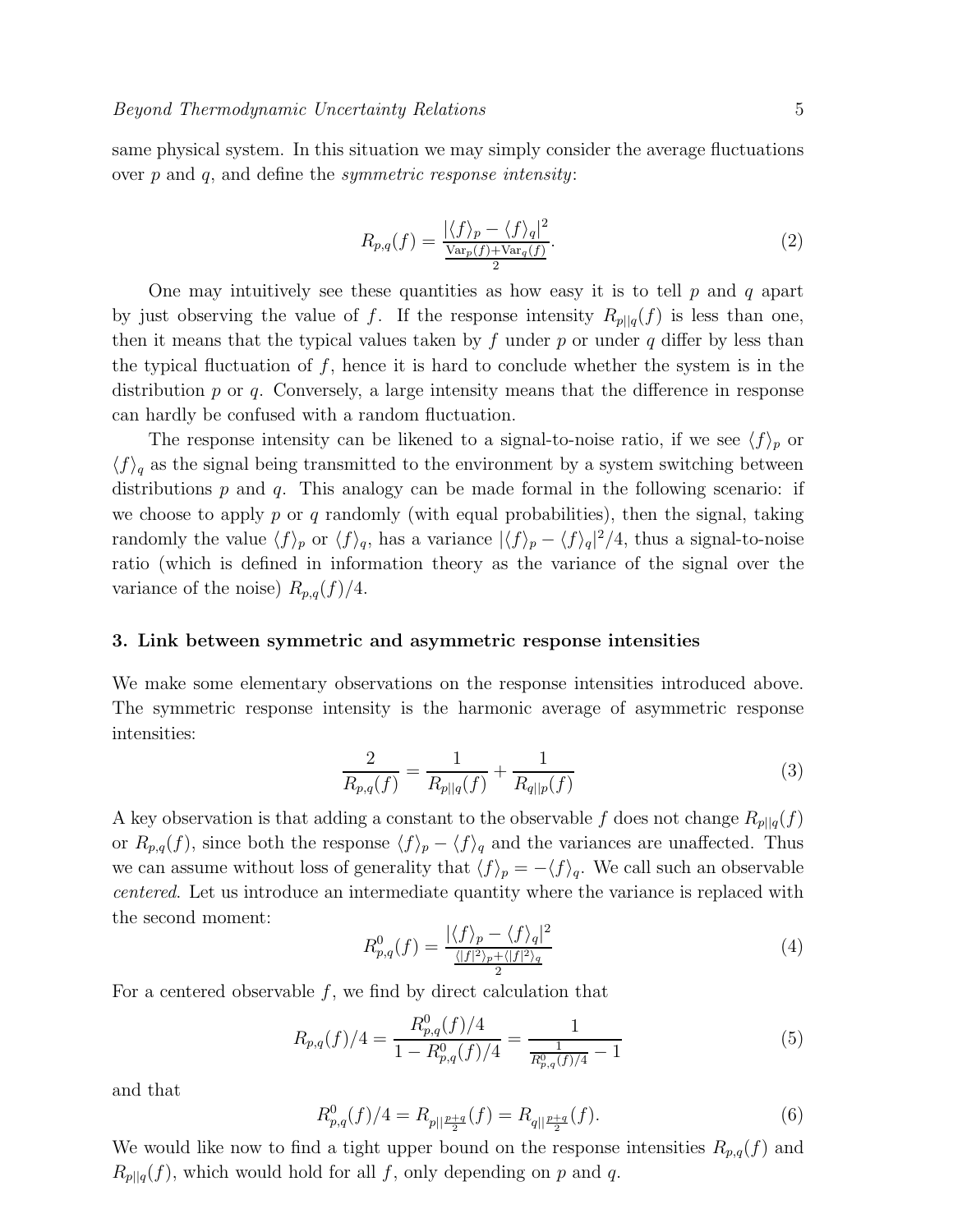### 4. Tight bounds on nonlinear response intensity and uncertainty principles

We exploit here the similar form of the response intensity and the square-mean-tovariance ratio appearing in TURs to derive bounds on the former in terms of physically interpretable quantities (such as the Kullback-Leibler divergences) between  $p$  and  $q$ . Specifically we use a recent geometric formalism introduced under the name of Hilbert Uncertainty Relation [\[14\]](#page-26-13) which allows to prove general inequalities including, but not limited to, TURs, as we now recall.

### 4.1. The Hilbert Uncertainty Relation: general statement

We consider a Hilbert space  $H$  of observables, endowed with an arbitrary scalar product  $\langle .|. \rangle$ . One should not confuse  $\langle .|. \rangle$ , a standard notation for a scalar product, with  $\langle . \rangle$ , a standard notation introduced above for the mean value (with respect to some probability distribution). Given a real continuous linear form  $f \mapsto L(f) \in \mathbb{R}$ , we want to find the maximum value of the ratio

<span id="page-5-0"></span>
$$
\frac{|L(f)|^2}{\langle f|f\rangle} \tag{7}
$$

among all f belonging to a given closed linear subspace  $\mathcal{F} \subseteq \mathcal{H}$  of observables of interest. We find that it reaches the maximum value for  $f = m \in \mathcal{F}$  such that  $L(g) = \langle m|g \rangle$ for all  $g \in \mathcal{F}$ , with m existing by virtue of Riesz's representation theorem. Then the maximum ratio takes the value

$$
\max_{f} \frac{|L(f)|^2}{\langle f|f \rangle} = \langle m|m \rangle = |L(m)|. \tag{8}
$$

Hereafter the Hilbert  $\mathcal H$  space can be finite or infinite-dimensional. As Applications II and (part of) III below regard discrete systems, we spell out the general theory by using discrete summation notations, even though all results can be extended in straightforward way to continuous probability distributions, where the sums must in general be replaced with integrals.

### 4.2. The Hilbert Uncertainty Relation: application to asymmetric response intensity

We can immediately apply the Hilbert Uncertainty Relation to derive the observables with maximal response intensity.

Let us start with the asymmetric case: given probability distributions  $p$  and  $q$ , we want to find f that maximises  $R_{p||q}(f)$ . To apply the Hilbert Uncertainty Relation, we consider the linear form  $L(f) = \langle f \rangle_p - \langle f \rangle_q$  and the scalar product  $\langle f|g \rangle = \langle fg \rangle_q$ (the expected product  $fg$  according to distribution q). Since, as observed above, we can always shift an observable by a constant and preserve the asymmetric response intensity  $R_{p||q}(f)$ , we limit ourselves to the observables with zero q-mean:  $\mathcal{F} = \{f :$  $\Omega \to \mathbb{R} \langle f \rangle_q = 0$ . In this space, variance and second moment coincide, thus the asymmetric response intensity  $(1)$  is indeed the ratio  $(7)$ . We easily find that the optimal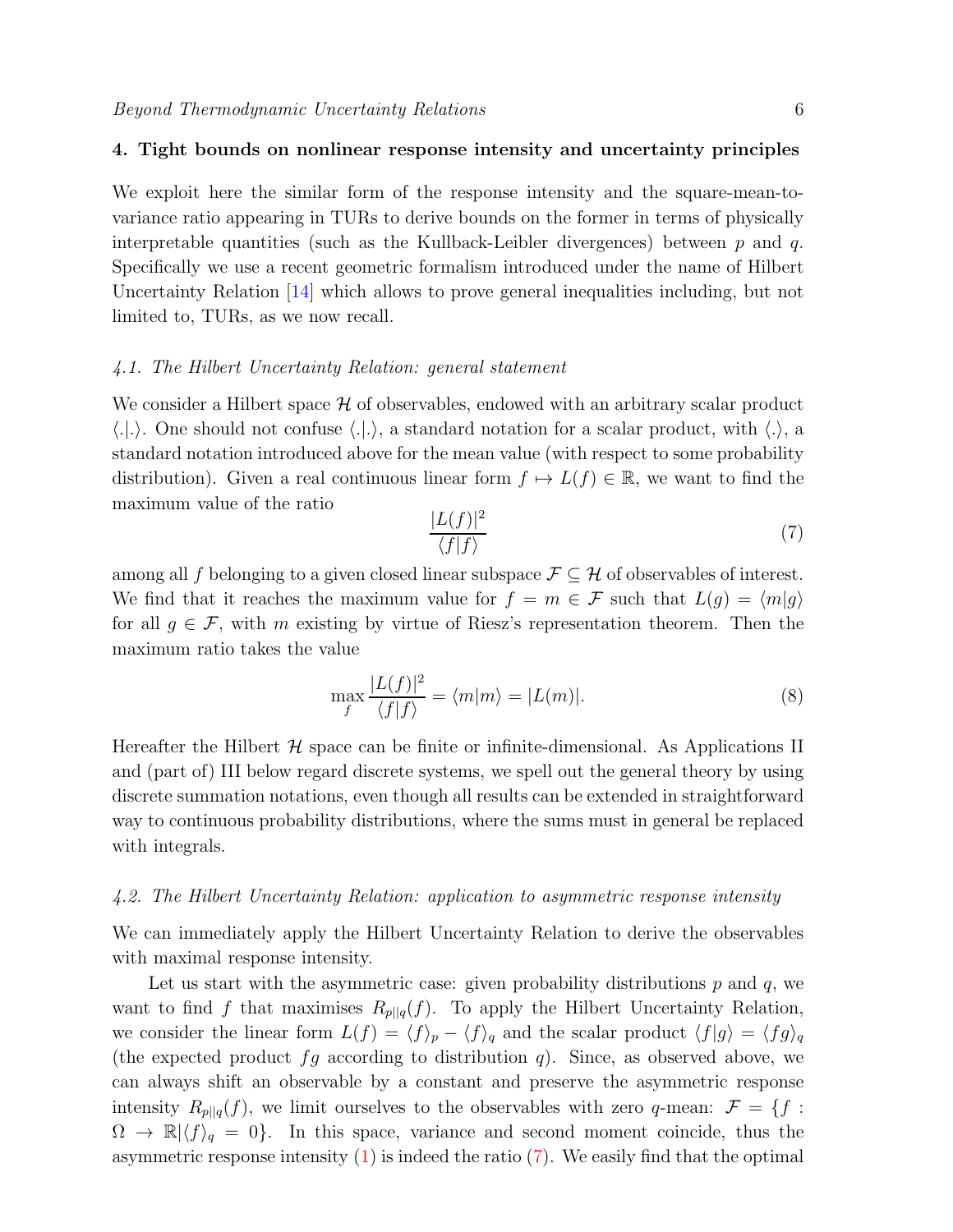observable is  $m = \frac{p}{q} - 1$ . Indeed we can check that  $\langle m \rangle_q = \sum_{\omega \in \Omega} q(\omega) (\frac{p(\omega)}{q(\omega)} - 1) = 0$  and  $\langle m|g\rangle = \sum_{\omega \in \Omega} q(\frac{p}{q} - 1)g = L(g).$ Thus we conclude

<span id="page-6-0"></span>
$$
\max_{f} R_{p||q}(f) = \sum_{\omega \in \Omega} \frac{p^2}{q} - 1 = \chi^2(p||q),\tag{9}
$$

where  $\chi^2(p||q)$  is the so-called  $\chi^2$  divergence of p with respect to q. Equation [\(9\)](#page-6-0) formally coincides with the Hammersley-Chapman-Robbins bound [\[22\]](#page-26-21) but has the merit of giving physical meaning to a result of estimation theory, by identifying in the lefthand side of [\(9\)](#page-6-0) a sound proxy for the relative response intensity of a physical system. The latter bound is a known generalisation of Cramer-Rao's bound [\[22\]](#page-26-21), which is obtained from Hammersley-Chapman-Robbins bound by considering p close to q, such that the  $\chi^2$ divergence reduces to Fisher's information metric.

The  $\chi^2$  divergence has the following relation with the Kullback-Leibler divergence, resulting from convexity of exponential:

<span id="page-6-2"></span>
$$
\chi^2(p||q) \ge e^{D(p||q)} - 1 \ge D(p||q). \tag{10}
$$

This inequality can be interpreted physically in the following way. If we consider  $q$  as a stationary distribution of some Markov process and p as a non-stationary distribution relaxing to q, then  $k_B D(p||q)$  is the entropy produced in the course of the relaxation, not counting the 'housekeeping' entropy possibly produced to maintain the stationary state q, if it is not an equilibrium distribution [\[23\]](#page-26-22) (see Section [5](#page-9-1) for a more thorough discussion). This entropy production corresponds exactly to the *non-adiabatic entropy* production [\[24\]](#page-26-23) for the case of autonomously relaxing systems. In the case where the stationary state q is an equilibrium at temperature T, then  $D(p||q)k_BT$  is the nonequilibrium free energy being dissipated in the course of relaxation [\[25,](#page-26-24) [26,](#page-26-25) [27\]](#page-26-26).

Thus if p is far from the stationary distribution q (in the sense of a large  $D(p||q)$ ), then it results in the existence of a large nonlinear response intensity  $R_{p||q}(f)$  for some observable f. In the limit where  $p$  and  $q$  are close (the so-called *linear response regime*), a Taylor expansion yields

$$
\chi^2(p||q) \approx \sum_{\omega \in \Omega} \frac{(p-q)^2}{q} \approx 2D(p||q). \tag{11}
$$

In summmary, we have in the limit of linear regime:

<span id="page-6-1"></span>
$$
\max_{f} R_{p||q}(f) = 2D(p||q)
$$
\n(12)

which provides another proof of Dechant-Sasa's linear-regime relation [\[16\]](#page-26-15).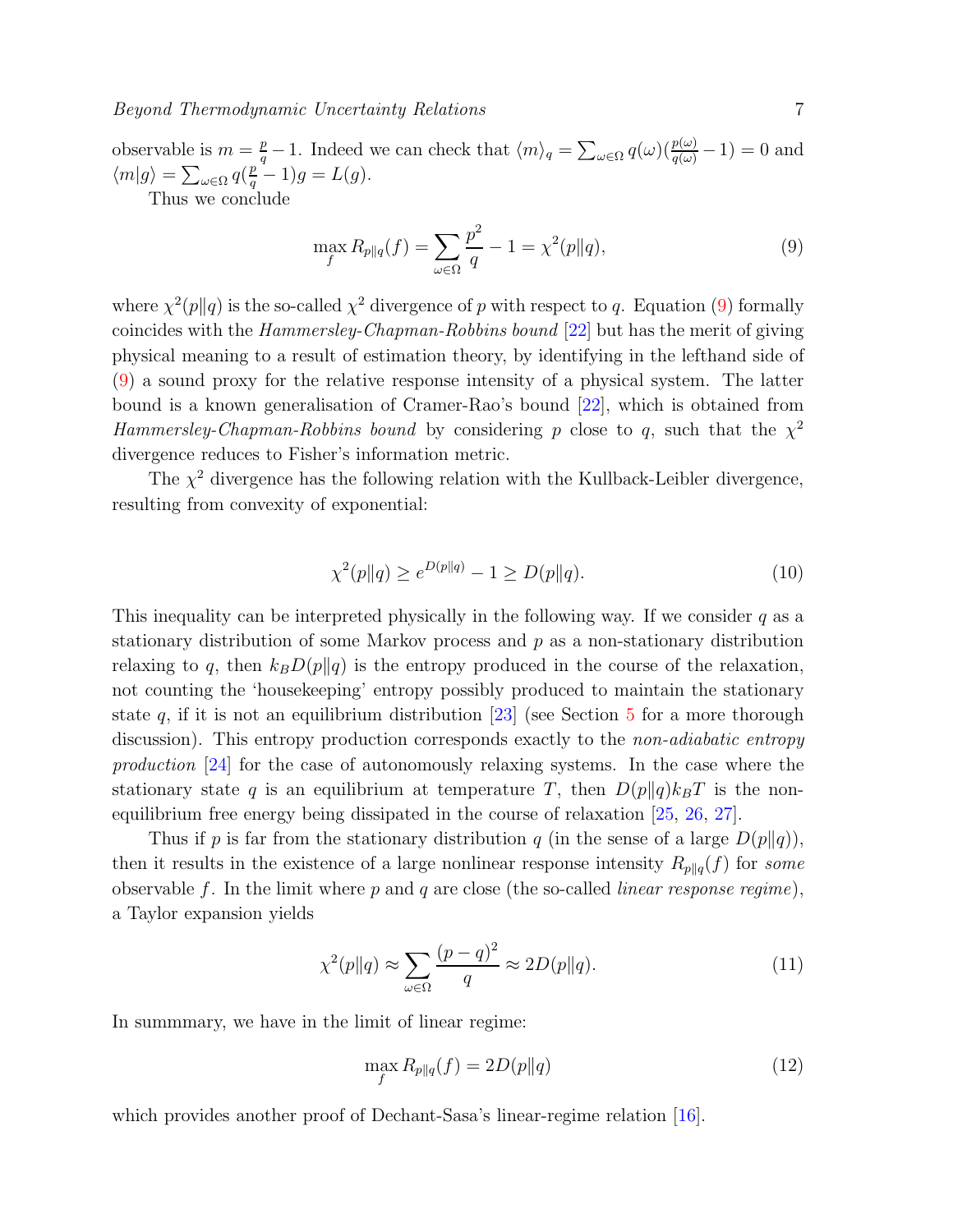### <span id="page-7-3"></span>4.3. The Hilbert Uncertainty Relation: application to symmetric response intensity

As we seek now to bound the symmetric response intensity, we choose the scalar product  $\langle f|g\rangle = \frac{\langle fg\rangle_p + \langle fg\rangle_q}{2} = \langle fg\rangle_{\frac{p+q}{2}}$ . The space of observables F of interest is now the set of all observables. The linear form is still  $L(f) = \langle f \rangle_p - \langle f \rangle_q$ . In this case we see that the ratio [\(7\)](#page-5-0) is exactly  $R_{p,q}^0(f)$ , defined in [\(4\)](#page-4-1). The maximum ratio is reached for the observable  $m = 2\frac{p-q}{p+q}$  in application of the Hilbert Uncertainty Relation, and  $\langle m|g \rangle = L(g)$  for any observable  $g$ . Thus we arrive at

<span id="page-7-2"></span>
$$
\max_{f} R_{p,q}^{0}(f) = 2 \sum_{\omega \in \Omega} \frac{(p-q)^{2}}{p+q} = 4d_{\text{LeCam}}^{2}(p,q). \tag{13}
$$

The latter expression involves Le Cam's distance [\[28,](#page-26-27) [29\]](#page-26-28) between two probability distributions  $p$  and  $q$ , defined as

<span id="page-7-1"></span>
$$
d_{\text{LeCam}}(p,q) = \sqrt{\frac{1}{2} \sum_{\omega \in \Omega} \frac{(p-q)^2}{p+q}} \le 1.
$$
 (14)

This quantity is indeed a proper distance for the space of probability distributions over  $\Omega$ , verifying the axioms of a metric (including, non-trivially, the triangle inequality) [\[28\]](#page-26-27).

Note that m happens to be centered, namely  $\langle m \rangle_p = -\langle m \rangle_q$ , thus the maximum in  $(14)$  is also the maximum of all centered observables f:

$$
\max_{f \text{centered}} R_{p,q}^0(f) = 2 \sum_{\omega \in \Omega} \frac{(p-q)^2}{p+q} = 4d_{\text{LeCam}}^2(p,q). \tag{15}
$$

In view of [\(6\)](#page-4-2), the same observable  $m = 2\frac{p-q}{p+q}$  is also maximal for  $R_{p\parallel \frac{p+q}{2}}(f)$  and for  $R_{p\parallel \frac{p+q}{2}}(f)$ —over all observables f, centered or not, since those quantities are invariant under shift by a constant. Thus from the Hammersley-Chapman-Robbins bound [\(9\)](#page-6-0), we find that

$$
d_{\text{LeCam}}^2(p,q) = \chi^2\left(p \middle\| \frac{p+q}{2}\right) = \chi^2\left(q \middle\| \frac{p+q}{2}\right),\tag{16}
$$

as can also be verified by direct calculation. Finally, using  $(5)$  and  $(6)$ , the symmetric response intensity is found to be bounded (for all observables  $f$ , centered or not) as follows:

$$
\max_{f} R_{p,q}(f) = \frac{\frac{1}{2} \sum_{\omega \in \Omega} \frac{(p-q)^2}{p+q}}{1 - \frac{1}{2} \sum_{\omega \in \Omega} \frac{(p-q)^2}{p+q}}
$$
(17)

<span id="page-7-0"></span>
$$
=\frac{\chi^2(p\|\frac{p+q}{2})}{1-\chi^2(p\|\frac{p+q}{2})}\tag{18}
$$

$$
=\frac{d_{\text{LeCam}}^2(p,q)}{1-d_{\text{LeCam}}^2(p,q)}\tag{19}
$$

Understanding the symmmetric response intensity thus reduces to understanding Le Cam's distance, e.g. through bounds with respect to other quantities such Kullback-Leibler divergences, as we now proceed to do.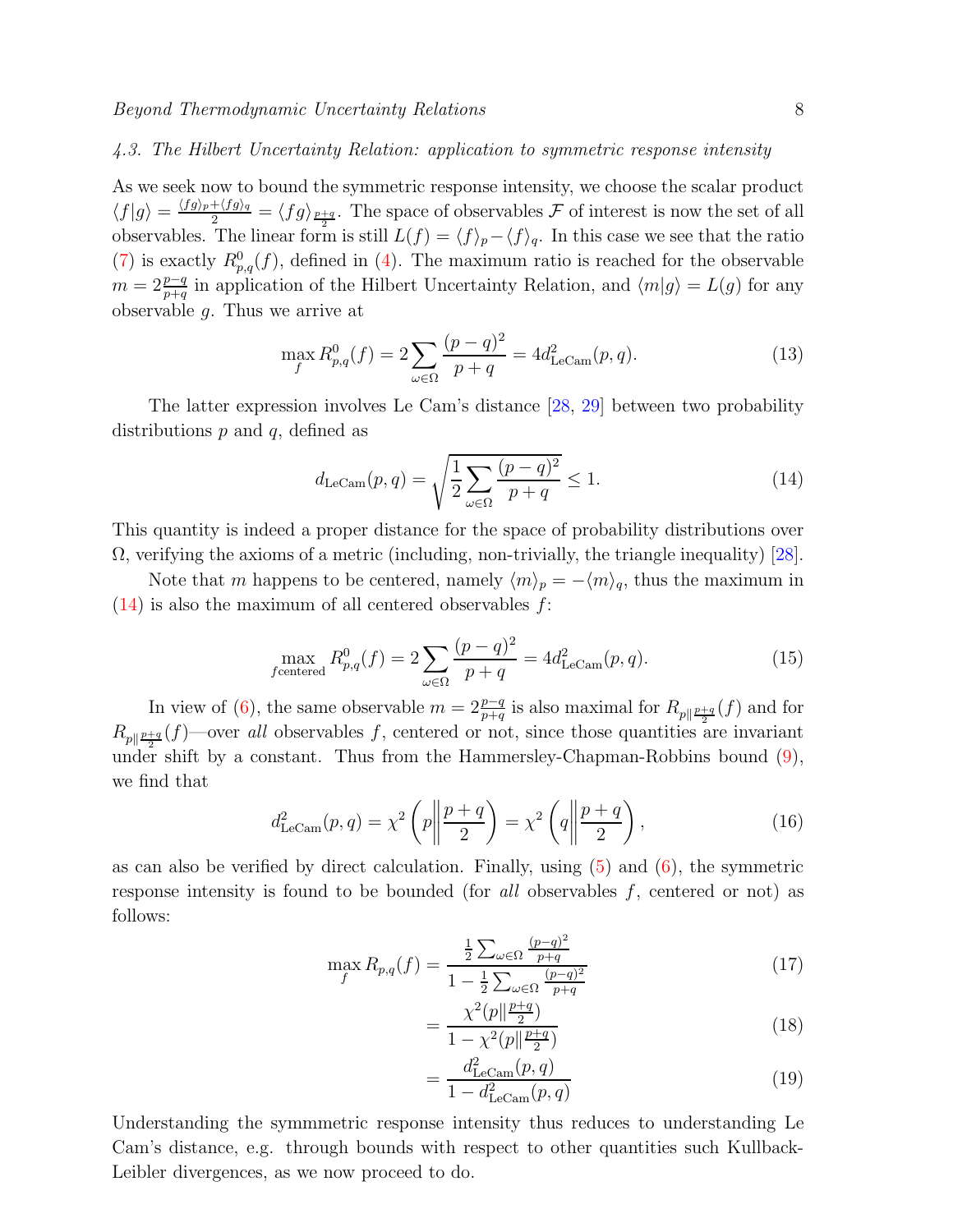# 4.4. Upper bound on Le Cam's distance and the Symmetric Response Intensity Relation

Upper and lower bounds can be found on Le Cam's distance in terms of other distances between probability distributions (see [Appendix A](#page-22-0) for lower bounds). A well-known distance between probability distributions is the total variation distance

$$
d_{TV}(p,q) = \frac{1}{2} ||p - q||_1 = \frac{1}{2} \sum_{\omega \in \Omega} |p - q| = \sum_{\omega : p > q} (p - q) \le 1.
$$
 (20)

We now derive a novel upper bound on Le Cam's distance based on the total variation distance and the Kullback-Leibler divergence. Given the distributions  $p, q$  on  $\Omega$ , we define  $\Omega_p = {\omega \in \Omega | p(\omega) > q(\omega)}$  and  $\Omega_q = {\omega \in \Omega | q(\omega) \geq p(\omega)}$ . In other words, we split  $\Omega$  into the part  $\Omega_p$  (resp.  $\Omega_q$ ) where p dominates q (resp. where q dominates p). On  $\Omega_p$  we define the distribution  $p' = \frac{p-q}{dxV(p)}$  $\frac{p-q}{d_{TV}(p,q)}$ , while on  $\Omega_q$  we define the distribution  $q' = \frac{q-p}{d_{\text{av}}(p)}$  $\frac{q-p}{d_{TV}(p,q)}$ . We now observe that  $\frac{p-q}{p+q} = \tanh\frac{1}{2}\ln\frac{p}{q}$  and exploit the fact that tanh is concave for positive arguments. In this way we find

$$
\sum_{\omega \in \Omega} \frac{(p-q)^2}{p+q} = \sum_{\omega \in \Omega} (p-q) \tanh\frac{1}{2} \ln\frac{p}{q}
$$
 (21)

$$
= d_{TV}(p,q) \left(\sum_{\omega \in \Omega_p} p' \tanh\frac{1}{2}\ln\frac{p}{q} + \sum_{\omega \in \Omega_q} q' \tanh\frac{1}{2}\ln\frac{q}{p}\right) \tag{22}
$$

$$
\leq d_{TV}(p,q)(\tanh\frac{1}{2}\sum_{\omega\in\Omega_p}p'\ln\frac{p}{q} + \tanh\frac{1}{2}\sum_{\omega\in\Omega_q}q'\ln\frac{q}{p})
$$
\n(23)

$$
\leq 2d_{TV}(p,q)\tanh\frac{1}{4d_{TV}(p,q)}\sum_{\omega\in\Omega}(p-q)\ln\frac{p}{q}
$$
\n(24)

$$
= 2d_{TV}(p,q)\tanh\frac{1}{2d_{TV}(p,q)}\frac{D(p||q) + D(q||p)}{2}
$$
\n(25)

To summarize, our first main result in this section is

<span id="page-8-0"></span>
$$
d_{\text{LeCam}}^2(p,q) \le d_{TV}(p,q) \tanh \frac{1}{2d_{TV}(p,q)} \frac{D(p||q) + D(q||p)}{2}.
$$
 (26)

Given that the r.h.s. of [\(26\)](#page-8-0) is an increasing function of  $d_{TV}(p,q)$ , we can relax it by setting  $d_{TV}(p,q)$  to its maximum value (one), and obtain a novel bound in terms of symmetric Kullback-Leibler divergence alone,

<span id="page-8-2"></span>
$$
d_{\text{LeCam}}^2(p,q) \le \tanh\frac{1}{2}\frac{D(p||q) + D(q||p)}{2} \tag{27}
$$

and thus, via [\(17\)](#page-7-0), the following bound on the response intensity,

<span id="page-8-1"></span>
$$
\max_{f} R_{p,q}(f) \le \frac{e^{\frac{D(p||q) + D(q||p)}{2}} - 1}{2}.
$$
\n(28)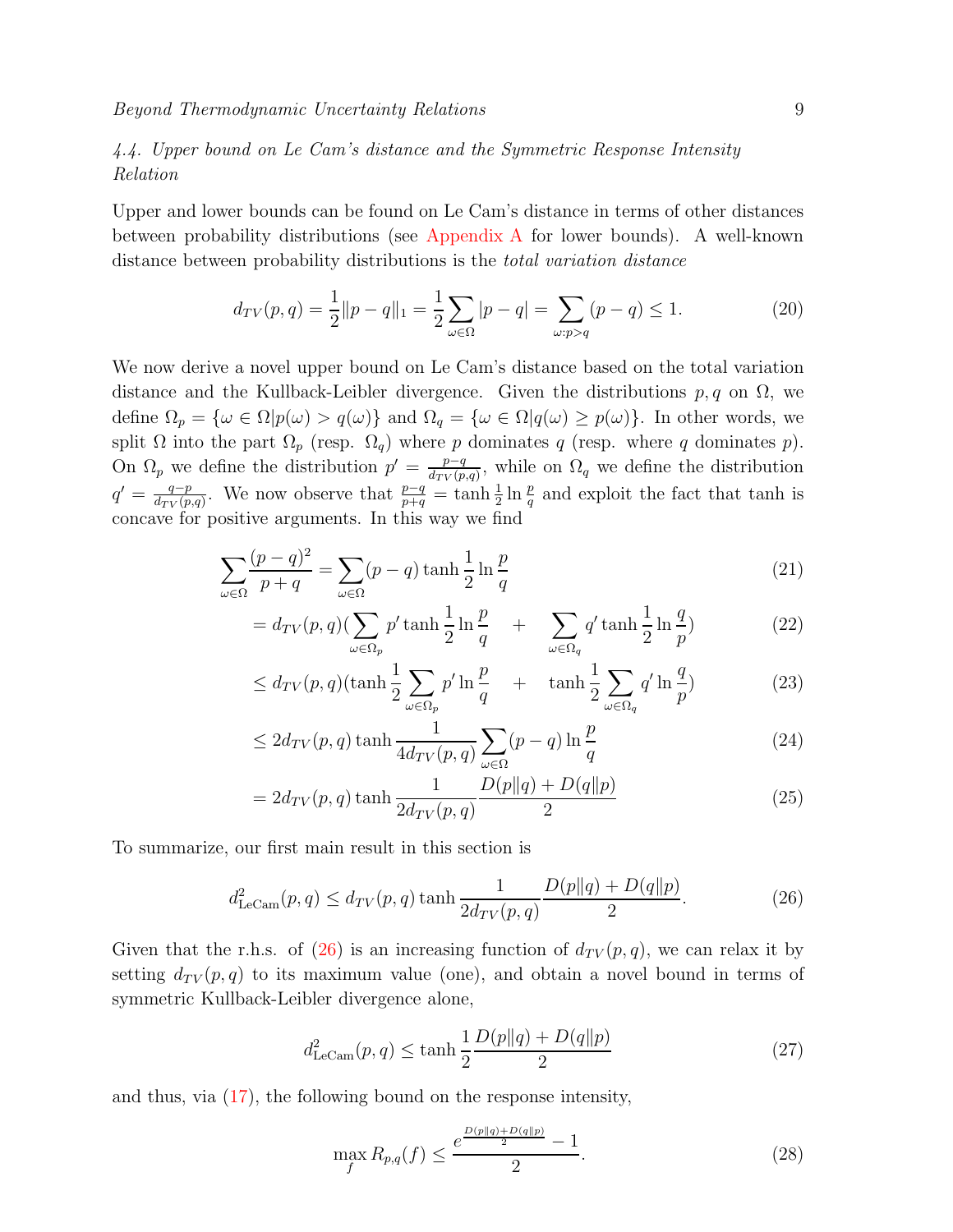This is the second main result of this section, which we call the *Symmetric Response* Intensity Relation. Let us mention three immediate applications of these relations recovering previously known results.

First, taking  $\Omega$  as a set of trajectories for a stochastic system, p the probability distribution over trajectories and  $q$  the probability distribution over time-reversed trajectories, we obtain that  $D(p||q) = D(q||p)$ . We thus see that the Symmetric Response Intensity Relation  $(28)$  contains the various TURs derived in [\[11,](#page-26-10) [30,](#page-26-29) [10\]](#page-26-9),

$$
\frac{\langle f \rangle_p^2}{\text{Var}_p(f)} \le \frac{e^{D(p||q)} - 1}{2} \tag{29}
$$

The added generality is that the observables here need not be current-like observables, i.e. antisymmetric under time reversal. As pointed out in [\[14\]](#page-26-13), these results hold more generally for any involution (order-two symmetry) over any probability space, and it turns out that this generality can be leveraged to provide another proof of [\(28\)](#page-8-1), see [Appendix B.](#page-23-0)

Second, by combining the lower bound and upper bounds on Le Cam's distance, we retrieve a useful bound on the Jensen-Shannon distance in terms of Kullback-Leibler divergences, see [Appendix C.](#page-23-1)

Third, an interesting observable to consider is  $f = sign(p - q)$ . Then we have  $\langle f \rangle_p - \langle f \rangle_q = 2d_{TV}(p, q)$  and  $\langle |f|^2 \rangle_p = \langle |f|^2 \rangle_q = 1$ , implying  $R_{p,q}^0(f) = 4d_{TV}^2(p, q)$ . Using this in [\(13\)](#page-7-2) (which yields  $d_{\text{TV}} \leq d_{\text{LeCam}}$ ) and [\(26\)](#page-8-0) allows us to find the following relation between total variation distance and Kullback-Leibler divergences,

$$
d_{TV}(p,q) \le \tanh\frac{1}{2d_{TV}(p,q)}\frac{D(p||q) + D(q||p)}{2},\tag{30}
$$

or

$$
2d_{TV}(p,q) \text{ atanh } d_{TV}(p,q) \le \frac{D(p||q) + D(q||p)}{2}.
$$
 (31)

Equivalently, as at an  $\ln x = \frac{1}{2}$  $\frac{1}{2} \ln \frac{1+x}{1-x}$ , we obtain

<span id="page-9-0"></span>
$$
d_{TV}(p,q) \ln \frac{1 + d_{TV}(p,q)}{1 - d_{TV}(p,q)} \le \frac{D(p||q) + D(q||p)}{2}.
$$
 (32)

In fact this bound is known to be tight, since equality is achieved for binary distributions  $p = (\epsilon, 1 - \epsilon)$  and  $q = (1 - \epsilon, \epsilon)$ , for any  $0 < \epsilon < 1$  [\[31\]](#page-26-30). This bound is the key ingredient for estimating the thermodynamic cost of a bit switch in the next section.

# <span id="page-9-1"></span>5. Application I: trade-off between reliability and thermodynamic cost for fast computation and other switched systems

### 5.1. A model for one-bit memories

We propose the following model for a one-bit memory. We set up a time-varying Markov process over a state space  $\Omega \ni \omega$  with two possible rates matrices  $L_p$  and  $L_q$ . When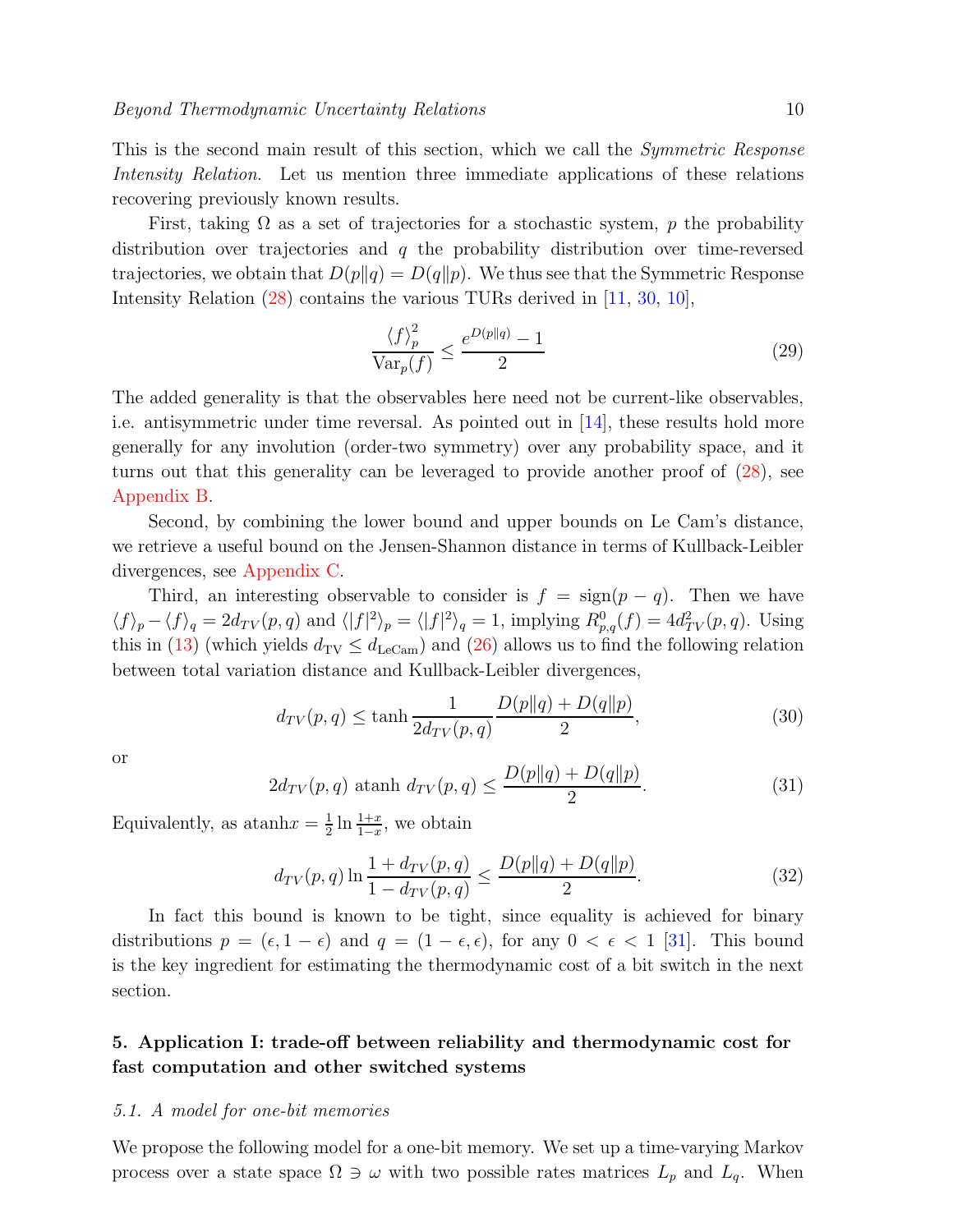applies.

the rate matrix is  $L_p$ , then the Markov chain converges to the (unique) stationary distribution  $p$ , thereby encoding a "zero", and converges to  $q$  when the rate matrix is  $L_q$ , thereby encoding "one". An external device switches the rate matrix from  $L_p$  to  $L_q$ (thus "writing a one" in the memory) or from  $L_q$  to  $L_p$  (thus "writing a zero"). Another device reading the memory must in fact solve an inference, or decoding problem: from the value of an observable on  $\Omega$  it must decide whether the Markov chain is more likely to encode a "zero" (i.e. obey probability distribution  $p$ ) or a "one" (i.e. obey probability distribution q). If p and q happen to have disjoint supports in  $\Omega$  then the reading is errorless but usually  $p$  and  $q$  overlap, leaving the possibility of a wrong conclusion. We assume that the switch from  $L_p$  rates to  $L_q$  rates is instantaneous, or (more realistically) much faster than any other timescale of the Markov chain. Moreover, a reading, or a new writing operation occurs after the Markov process has converged to its stationary distribution (a reasonable assumption in practice). We defer to the end of the section a more concrete description of the specific physical implementations to which this theory

### 5.2. Entropy production and error probability associated to a bit switch

In this context,  $\Delta \sigma_{\text{switch}} = k_B \frac{D(p||q) + D(q||p)}{2}$  $\frac{1+D(q||p)}{2}$  has a thermodynamic interpretation: it is the non-adiabatic (also called Hatano-Sasa) entropy production associated to the relaxation process occurring in the transition between a "zero" and a "one", averaged over the two transitions. To show this we start from the splitting of the total entropy production rate  $\dot{\sigma}_{\text{total}} = \dot{\sigma}_{na} + \dot{\sigma}_{hk}$  into the non-adiabatic  $(\dot{\sigma}_{na} \geq 0)$  and the adiabatic, or housekeeping  $({\dot\sigma}_{hk} \geq 0)$  contributions, the latter being zero only for detailed balanced dynamics. The non-adiabatic entropy production rate is defined as

$$
\dot{\sigma}_{na} = -k_B \sum_{\omega} \dot{p}(t) \ln \frac{p(t)}{p_{\rm st}(t)} = k_B \dot{H}(p(t)) + k_B \sum_{\omega} \dot{p}(t) \ln p_{\rm st}(t),\tag{33}
$$

where  $H(p(t)) = -\sum_{\omega \in \Omega} p(t) \ln p(t)$  is the Shannon entropy of  $p(\omega, t)$  the timedependent solution of the master equation with rates  $L(t)$  switching between  $L_p$  and  $L_q$ . The stationary solution  $p_{st}(t)$  of the master equation is p (resp. q) when  $L(t) = L_p$  (resp.  $L(t) = L_q$ ). Thus, the non-adiabatic entropy production associated to the transition from  $p$  to  $q$  is

$$
\sigma_{na}(p \to q) = k_B[H(q) - H(p) + \sum_{\omega} (q - p) \ln q]. \tag{34}
$$

The non-adiabatic entropy production averaged over two consecutive switches reads

$$
\Delta \sigma_{\text{switch}} = \frac{k_{\text{B}}}{2} (\sigma_{na}(p \to q) + \sigma_{na}(q \to p)) = k_{B} \frac{D(p||q) + D(q||p)}{2},\tag{35}
$$

where the opposite Shannon entropy variations cancel each other. This derivation holds even if p and q are non-equilibrium stationary distributions: in that case the term above counts the entropy production associated to the relaxation excluding the housekeeping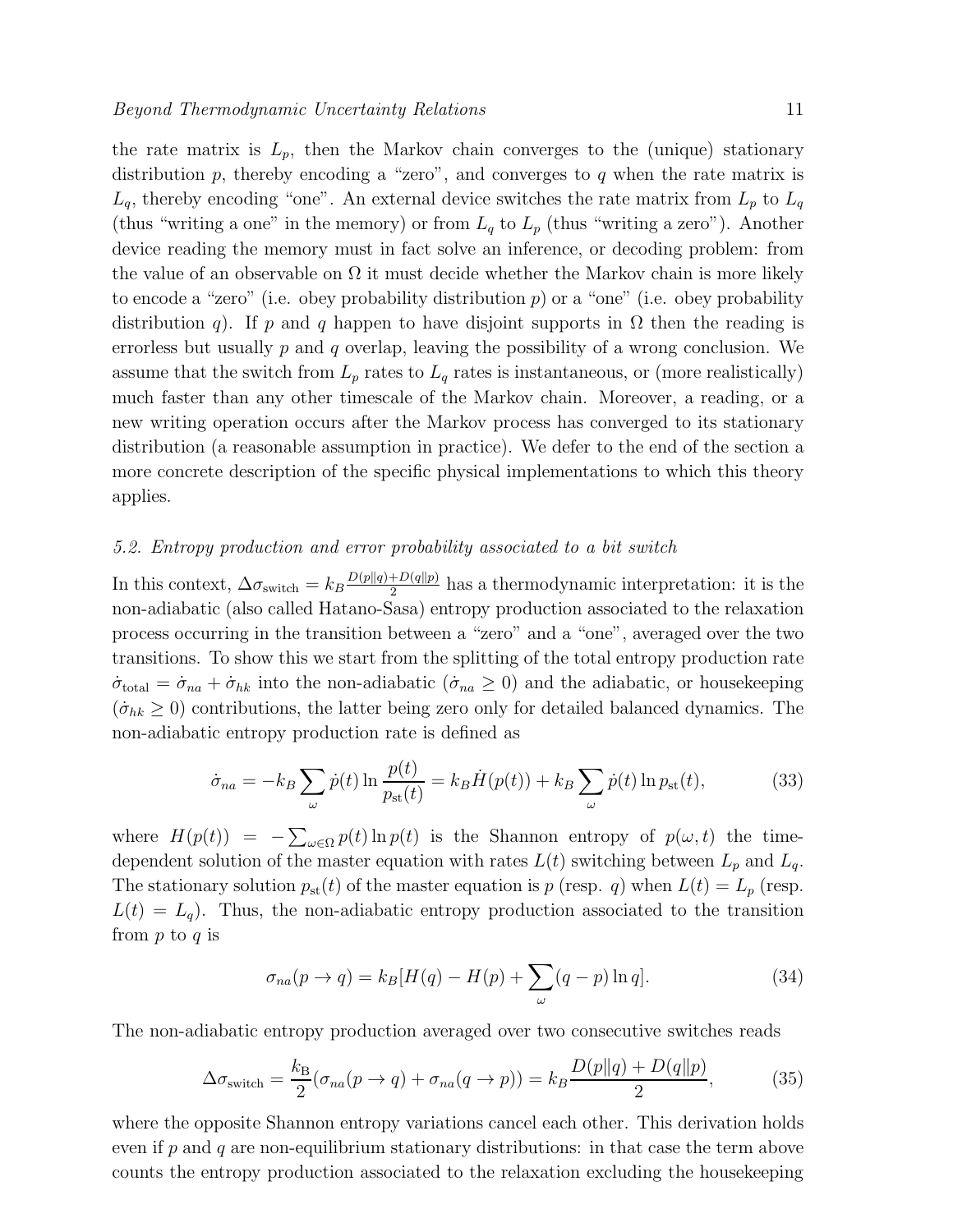(yet time-varing) entropy production needed to sustain the memory (i.e. to maintain the violation of detailed balance) and the instantaneous work to manipulate it (i.e. switch from  $L_p$  to  $L_q$  and vice versa). It is also true if p and q are quasi-stationary instead of truly stationary, i.e. stay approximately constant over the time scale in which reading and writing operations occur, as is the case for example in bistable ('flipflop') memories. In case where p and q are equilibria at temperature T,  $\Delta \sigma_{\text{switch}}T$  is the heat dissipated into the relaxation processes of the bit switching. This is the case in some recent experimental setups [\[32,](#page-26-31) [33\]](#page-26-32). Conversely,  $\Delta \sigma_{\text{switch}}$  is not directly relatable to the dissipated work in typical technological implementations in which the housekeeping entropy is non-zero (e.g. CMOS inverters or bistable memories [\[34,](#page-26-33) [35\]](#page-26-34)). In case of isothermal transformations,  $\Delta \sigma_{switch}T$  is only a lower bound on the dissipation over the cycle, which is  $\Delta \sigma_{\text{total}} T$ .

The total variation distance  $d_{TV}(p,q)$  also has a relevant interpretation. Suppose we observe the full state  $\omega$  of the system (e.g. the charge in all capacitances) at a time instant  $t$  and we try to infer whether the system is in a "zero" or a "one", i.e., follows distribution  $p$  or  $q$ . If a "zero" or a "one" are a priori equally likely, then the optimal inference is the maximum likelihood estimator: if  $p(\omega) > q(\omega)$  then we infer a "zero", otherwise we infer a "one". Thus the observable  $f = sign(p - q)$  is the optimal "reading" of the bit. In this context,  $\epsilon = \frac{1-d_{TV}(p,q)}{2}$  $\frac{V(p,q)}{2}$  is precisely the probability of error, i.e. of reading a "zero" while the system obeys distribution q or a "one" when it obeys p. Hence, the Response Intensity Relation for the sign observable  $(32)$  can be rewritten as

<span id="page-11-0"></span>
$$
k_B(1 - 2\epsilon) \ln(\epsilon^{-1} - 1) \le \Delta \sigma_{\text{switch}} \le \Delta \sigma_{\text{total}},\tag{36}
$$

where in the last equality we used that the total entropy production  $\Delta \sigma_{\rm total}$  of the switch is obtained by adding the non-negative housekeeping entropy production. Equation [\(36\)](#page-11-0) expresses a relation between error probability and thermodynamic cost of the computation. We remind that this relation—the main result of this section—is deduced under the assumption of a Markov process undergoing an abrupt (instant) switch between the two dynamics.

### <span id="page-11-1"></span>5.3. Reliable vs noisy computations

In the limit of reliable computations,  $\epsilon \ll 1$ , [\(36\)](#page-11-0) simplifies to  $k_B \ln \epsilon^{-1} \leq \Delta \sigma_{\text{switch}}$ , or equivalently

<span id="page-11-2"></span>
$$
\epsilon \ge e^{-\Delta \sigma_{\text{switch}}/k_B}.\tag{37}
$$

A similar relation has been obtained under particular technological assumptions fitting the current technological paradigm (e.g., circuit with linear capacitances operating under Gaussian thermal noise) [\[36\]](#page-27-0).

In the opposite noisy computation limit,  $d_{TV} = 1 - 2\epsilon \ll 1$  (i.e.  $\epsilon \approx 1/2$ ), [\(36\)](#page-11-0) simplifies to

$$
2k_B d_{TV}^2 \le \Delta \sigma_{\text{switch}}.\tag{38}
$$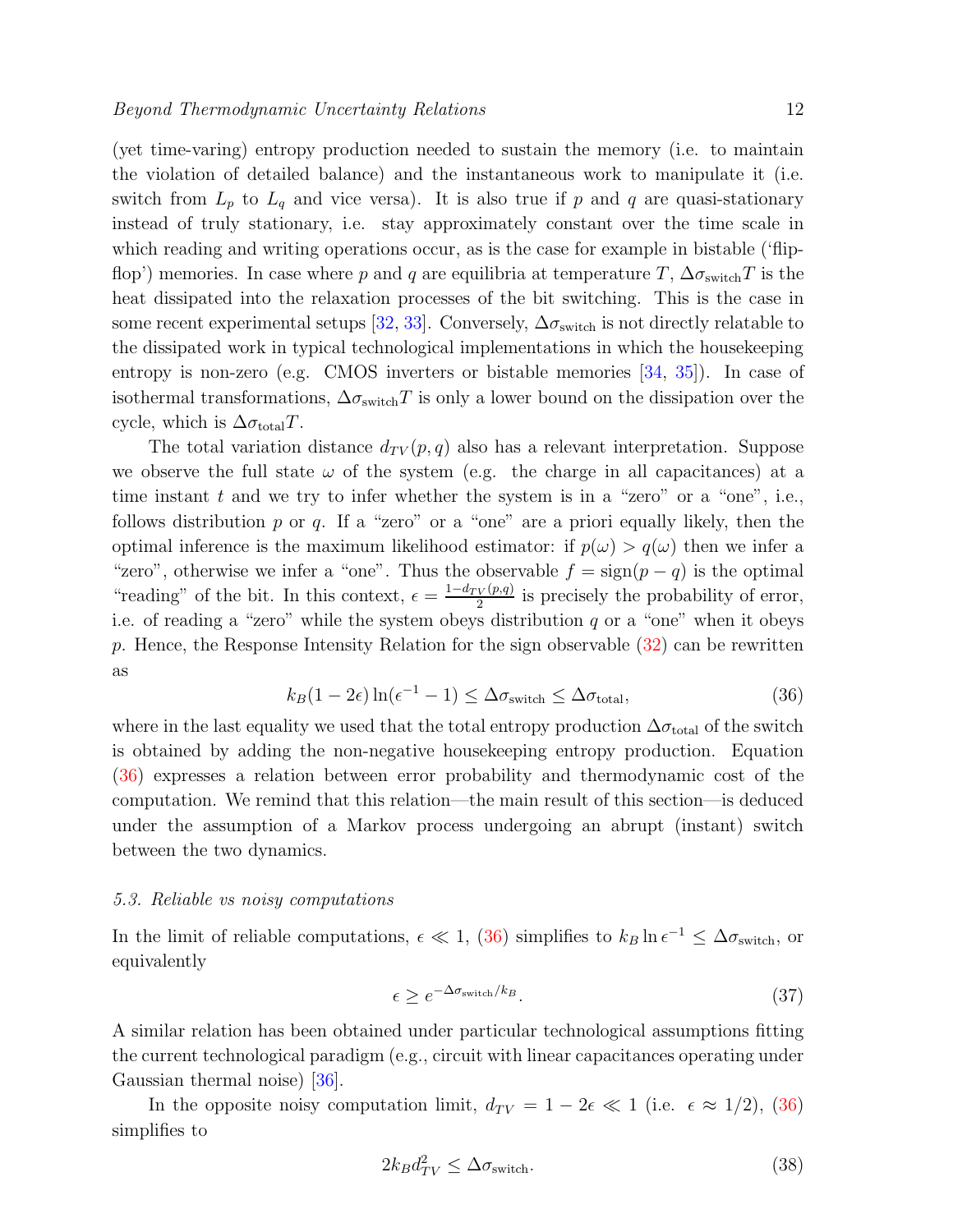Note that in this limit, the output has very low information in the sense of Shannon, i.e. the mutual information between writing (alternating between  $L_p$  or  $L_q$  with probability  $1/2$ ) and the reading is very low (with error probability close to  $1/2$ ). As a matter of fact, the mutual information is equal (in nats) to

$$
I = \ln 2 - \left[\epsilon \ln \epsilon^{-1} + (1 - \epsilon) \ln (1 - \epsilon)^{-1}\right] \approx d_{TV}^2/2,
$$
\n(39)

where the first term is the Shannon entropy of the writing process and the second term in square brackets is the conditional entropy of the writing given output of the reading process. Therefore, the cost of switching a bit in this context is

<span id="page-12-0"></span>
$$
4k_B I \le \Delta \sigma_{\text{switch}} \le \Delta \sigma_{\text{total}}.\tag{40}
$$

To speak in terms of energy, the cost of switching a bit abruptly in an environment of temperature T is at least  $4k_BT$  per nat, or  $2.8k_BT$  per Shannon bit, independently of the (low) reliability. This is in contrast with the low noise limit [\(37\)](#page-11-2), where the cost per bit switch grows unboundedly as we approach perfect reliability. This supports quantitively the common knowledge that noisy circuits may be more energetically efficient than lownoise circuits. Of course, managing noisy information may require carefully designed noise-tolerant algorithms [\[37,](#page-27-1) [38,](#page-27-2) [34\]](#page-26-33).

### 5.4. Discussion on the energy-error-speed trade-off

To make things more concrete, we consider the example of the NOT gate (also known as the inverter), an elementary electronic circuit ubiquitous in digital computing devices, as it is a building block for more complex circuits. This circuit is controlled by an external voltage  $u(t)$  which takes the value  $u_{\min}$  or  $u_{\max}$ . This voltage determines the random dynamics of the charges flowing into the capacitances of the inverter. When stationarity is reached, an output capacitance has a *mean* voltage close to  $u_{\text{max}}$  (encoding a "one") when the input voltage is  $u_{\text{min}}$  and conversely. The reading of the bit is in practice a thresholding of the output capacitance voltage: if it takes a value larger than  $(u_{\min} + u_{\max})/2$  we consider it encodes a "one", otherwise a "zero". Due to random fluctuations however, an erroneous reading may occur. The technological details do not matter here: it suffices to know that the dynamics of such a circuit is well modeled indeed by a Markov process. We refer the reader to [\[34,](#page-26-33) [35\]](#page-26-34) for explicit and realistic constructions of Markov chains for inverters and more complex memories.

We made the assumption of an abrupt, instant switching between two rate matrices. In the practice of a digital circuit such as an inverter, this would amount to an instant switch between voltages  $u_{\text{min}}$  and  $u_{\text{max}}$ . Since these voltages are themselves the output of another circuit, they do not evolve instantly but with a certain time constant. Taking these time scales into account would need to correct the analysis above. Nevertheless, these time constants tend to be made as short as possible in current digital technologies, and the abrupt switching can be seen as an ideal limiting case.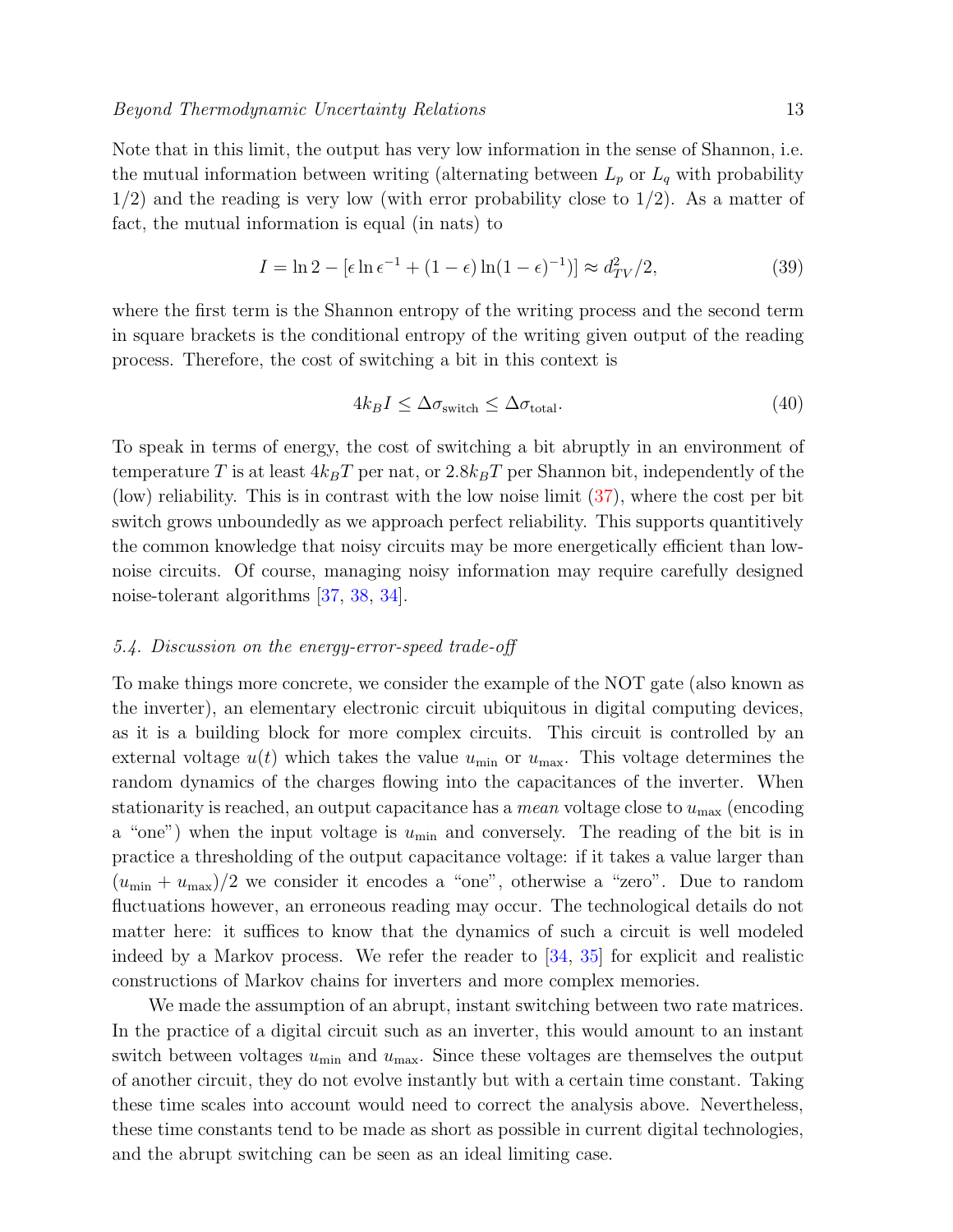### Beyond Thermodynamic Uncertainty Relations 14

Let us remind that the actual reading of the bit in practice is not always given by the maximum-likelihood binary observable  $sign(p - q)$  as we have assumed here, but for instance by  $sign(f)$ , where f is a physical observable such as the voltage on one specific capacitance. If the two differ, the reading process may be suboptimal, resulting in an extra error probability. From Chebyshev-Cantelli's inequality alone, assuming f centered and  $\text{Var}_p f = \text{Var}_q f$  for simplicity, we know that an inference based on sign(f) will have an error  $\epsilon \leq (1 + R_{p,q}(f)/4)^{-1}$ , which is a very slow decrease. If more is known about the distribution of  $f$ , for instance if it is Gaussian, then we may derive an exponentially fast decrease of the error with  $R_{p,q}(f)$ , as indicated from Chernov's bound for instance, or bounds in  $|39|$ .

Remember that the main result of this section, [\(36\)](#page-11-0), is derived from [\(27\)](#page-8-2) applied to the observable sign( $p-q$ ) (which is the outcome of the bit reading process). If our goal is to obtain a lower bound on  $\sigma_{switch}$  that is as tight as possible, one should rather use the response intensity of the maximum-response-intensity observable  $m = 2(p - q)/(p + q)$ or an observable close to it. In the high reliability limit ( $\epsilon \ll 1$ ), the distributions p and q have a small overlap, and the binary observable  $sign(p - q)$  is always close to m indeed. In the low accuracy limit however, the two might differ substantially, and the response of other observables may offer a better lower bound on entropy production. Consequently, the bound [\(40\)](#page-12-0) may be loose in these cases.

Importantly, note that the bound [\(40\)](#page-12-0) is unrelated to the similar-looking Landauer's bound. Landauer's bound concerns the erasure of a bit, and is relevant universally. We know, in agreement with Landauer's bound, that switching a bit from zero to one and conversely can in principle be done at zero dissipation, with underdamped time-varying circuits or with infinitely slow overdamped circuits. We place ourselves at another end of the spectrum, with abrupt (as fast as possible) switching in a circuit undergoing a relaxation to stationarity. A full theory encompassing the energy-accuracy trade-off in all the spectrum of speeds is beyond the scope of this paper. Our results here are, as far as we know, among the first towards a trade-off for general classes of systems at non-zero speeds. See however [\[40\]](#page-27-4) for energy-optimal erasure in finite time on the real line.

Finally, even though we discussed the case of a bit switch in this section, note that dynamical systems switching abruptly between two or more regimes are common in physics and engineering beyond the realm of computation, and the results discussed here can in principle be adapted for those (see [Appendix D\)](#page-24-0). More abstractly, every inference problem involving a binary decision can benefit from the same analysis. For example, in [\[21\]](#page-26-20) it was considered the problem of deciding whether a given trajectory of a stationary Markov chain is unfolded forward or backward in time. Eq. (9) in [\[21\]](#page-26-20) coincides with our [\(36\)](#page-11-0) with  $\Delta \sigma_{\text{switch}}$  being the total entropy production of the process. Adapting our derivation to this context (see Appendix  $E$ ), we can indeed extend the validity of the result of  $\vert 21\vert$ , showing that it holds under very general circumstances, e.g. independently of the choice of a certain stopping criterion and for non-Markovian dynamics .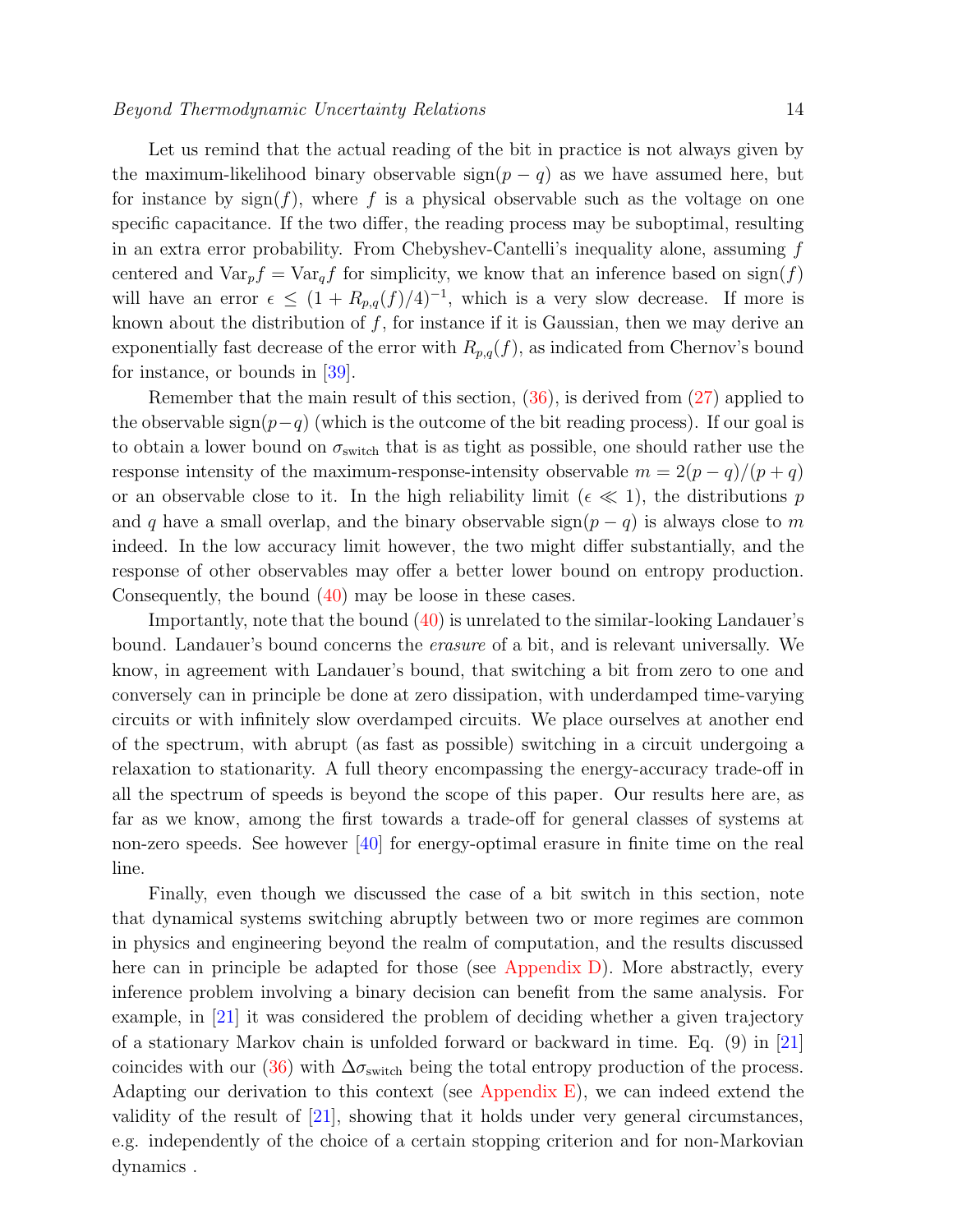### 6. Application II: Classical Speed Limits

### 6.1. What is a Classical Speed Limit?

Classical Speed Limits (SLs) are lower bounds on the time needed for a driven system to reach a target state from an initial state, in terms of thermodynamic or kinetic quantities. The main such result  $[18, 19]$  $[18, 19]$  states that if a non-autonomous finite-state Markov chain starts from state probability  $p(0) = p$  and finishes in state probability  $p(\tau) = q$ , then the time  $\tau$  to do so is lower bounded as follows:

<span id="page-14-0"></span>
$$
\tau \ge \frac{2d_{TV}^2(p,q)}{\Delta \sigma \overline{A}}.\tag{41}
$$

In this inequality,  $\Delta \sigma$  is the (non-adiabatic, or Hatano-Sasa) entropy production along the trajectory that is associated with the relaxation to the instantaneous stationary state. The latter is defined at each time  $t$  as the probability distribution that would be reached by the system if the driving stopped, i.e. the transition rate became timeindependent for all times larger than t. The activity  $\overline{A}$  is the time-average activity rate, i.e. expected number of jumps per time unit. In [\(41\)](#page-14-0), a thermodynamic term (non-adiabatic entropy production) quantifies how far we stand from the stationary distribution, and a kinetic term (activity) quantifies how fast the system evolves.

In this section we adopt the view that a classical SL is any inequality that can be written in the form

<span id="page-14-1"></span>
$$
\tau \ge h(\text{Dist}, \text{Therm}, \text{Kin})\tag{42}
$$

where Dist is the distance between  $p$  and  $q$ , for any notion of distance between probability distributions, Therm is a thermodynamic quantity capturing how far  $p(t)$  is from equilibrium or stationarity, and Kin is a kinetic quantity which measures the 'fastness' of the dynamics. If the time  $\tau$  and the distance are very small (infinitesimal), we can speak of local classical SL. We leverage the concepts encountered above, such as the maximum response intensity between  $p$  and  $q$ , to derive new classical SLs involving various statistical distances, thermodynamic and kinetic quantities of interest.

### 6.2. Bounding Le Cam's distance with an integral along the trajectory

Le Cam's distance  $d_{\text{LeCam}}(p,q)$ , via [\(17\)](#page-7-0), captures the maximum response intensity between  $p$  and  $q$ . The key observation is that the triangle inequality allows to write

$$
d_{\text{LeCam}}(p,q) \le \sum_{k=0}^{K-1} d_{\text{LeCam}}(p(k\Delta t), p((k+1)\Delta t))
$$
\n(43)

for  $\tau = K\Delta t$ , where  $\Delta t$  can then be taken arbitrarily small, and K very large. In the limit of very small  $\Delta t$ , Le Cam's distance essentially coincides with Fisher information metric: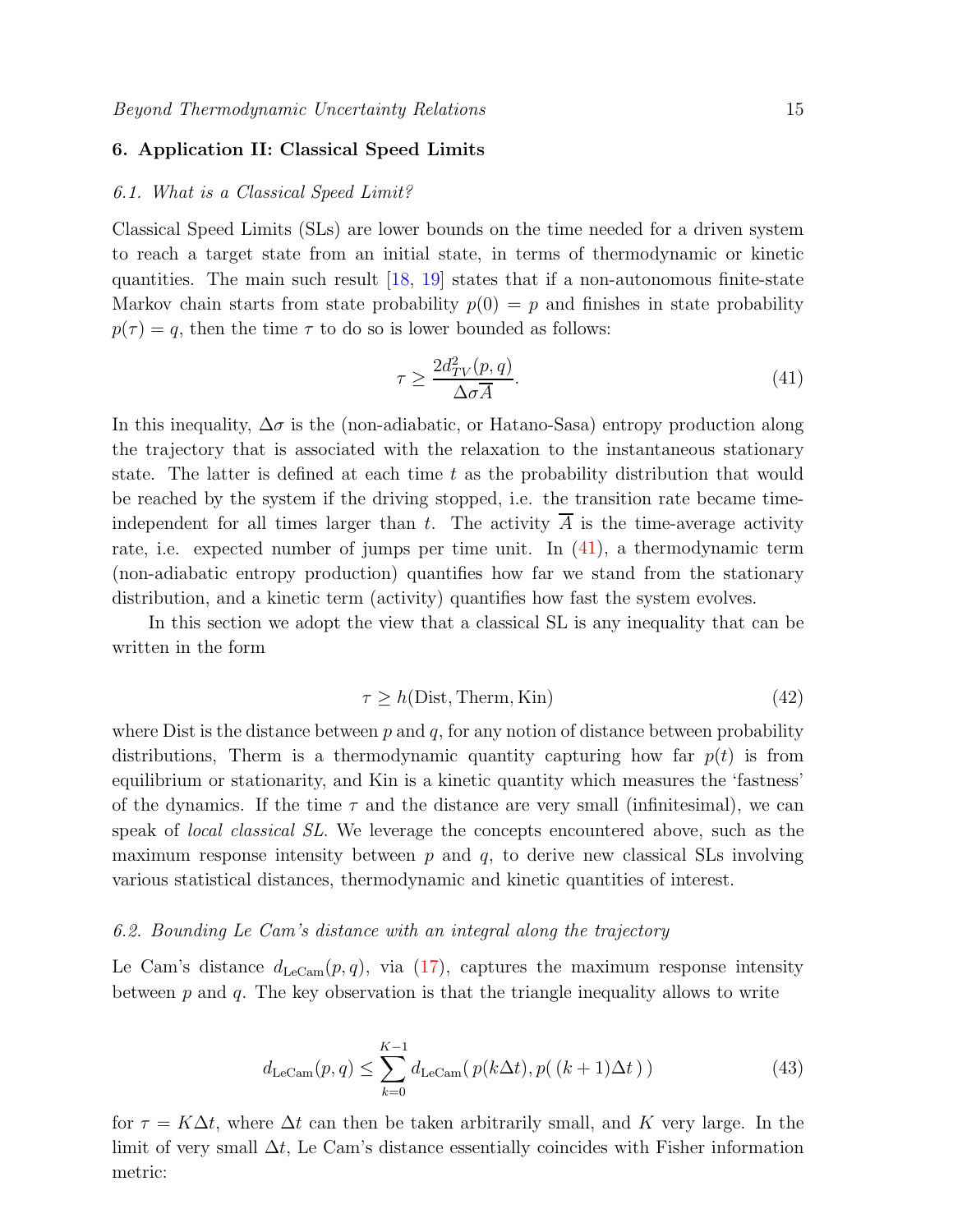$$
d_{\text{LeCam}}^2(p, p + \Delta p) = \frac{1}{4} \sum_{\omega} \frac{\Delta p^2}{p} + \mathcal{O}(\Delta p^3). \tag{44}
$$

From the triangle inequality and the local behaviour of the distance, we find:

<span id="page-15-0"></span>
$$
d_{\text{LeCam}}(p,q) \le \frac{1}{2} \int_0^\tau \left\| \frac{\dot{p}}{\sqrt{p}} \right\|_2 dt \tag{45}
$$

where  $\|\cdot\|_2$  is the usual Euclidean norm (square root of sum of squares). To go further, we need to compute and bound  $\dot{p}$ , as we do in next sections.

### 6.3. Forward and backward master equation

For Markov chains the evolution of  $p(t)$  is dictated by a transition rate matrix  $L(t)$ , to which an instantaneous stationary distribution  $p_{\rm st}(t)$  is associated. We thus have the master equation

$$
\dot{p}(t) = p(t)L(t),\tag{46}
$$

as commonly written in Markov chain literature notation, i.e. with the state probabilities as a row vector, and the matrix elements  $L_{\omega \omega'}$  ( $\omega \neq \omega'$ ) denoting the transition rate from state  $\omega$  to state  $\omega'$ . The diagonal entry is  $L_{\omega\omega} = -\sum_{\omega'\neq\omega} L_{\omega\omega'}$ , so that each row of the matrix L sums to zero. We assume for simplicity that at each time instant,  $L(t)$ admits a unique stationary probability distribution  $p_{\rm st}(t)$ , defined as the left eigenvector satisfying  $p_{\rm st}(t)L(t) = 0$ .

As it will be useful later, we also write the master equation backward in time,

$$
-\dot{p}(t) = p(t)L^*(t) \tag{47}
$$

where the transition rate matrix is  $L^* = P^{-1}L^T P - P^{-1} \dot{P}$ , and  $P = \text{diag}(p)$  is the diagonal matrix created from p. This is proved as follows: the off-diagonal entries of PL and  $(PL^*)^T$  coincide, because the entry  $\omega\omega'$  of PL represents the probability flow from state  $\omega$  to state  $\omega'$ , and the entry  $\omega'\omega$  of  $PL^*$  represents the probability flow from state  $\omega'$  to state  $\omega$  in the backward dynamics, which is of course the same. The diagonal entries of  $L^*$  must be such that each row of  $L^*$  sums to zero. The diagonal entries of  $L$ represent the *escape rates* from each state, while the diagonal entries of  $L^*$  represent the escape rates in the backward dynamics, thus the entrance rates in the forward dynamics [\[41\]](#page-27-5).

### 6.4. Local Speed Limit

In order to estimate [\(45\)](#page-15-0), we want to find an upper bound on  $\| \dot{p} P^{-1/2} \|_2$ , knowing that  $\dot{p} = pL$ . This will lead to what we can call a local classical SL.

Knowing that  $p_{st}L = 0$  (expressing that  $p_{st}$  is a stationary state), we can write  $\dot{p} = (p - \alpha p_{\rm st})L$ , for any scalar coefficient  $\alpha$  of our choice. We can also write: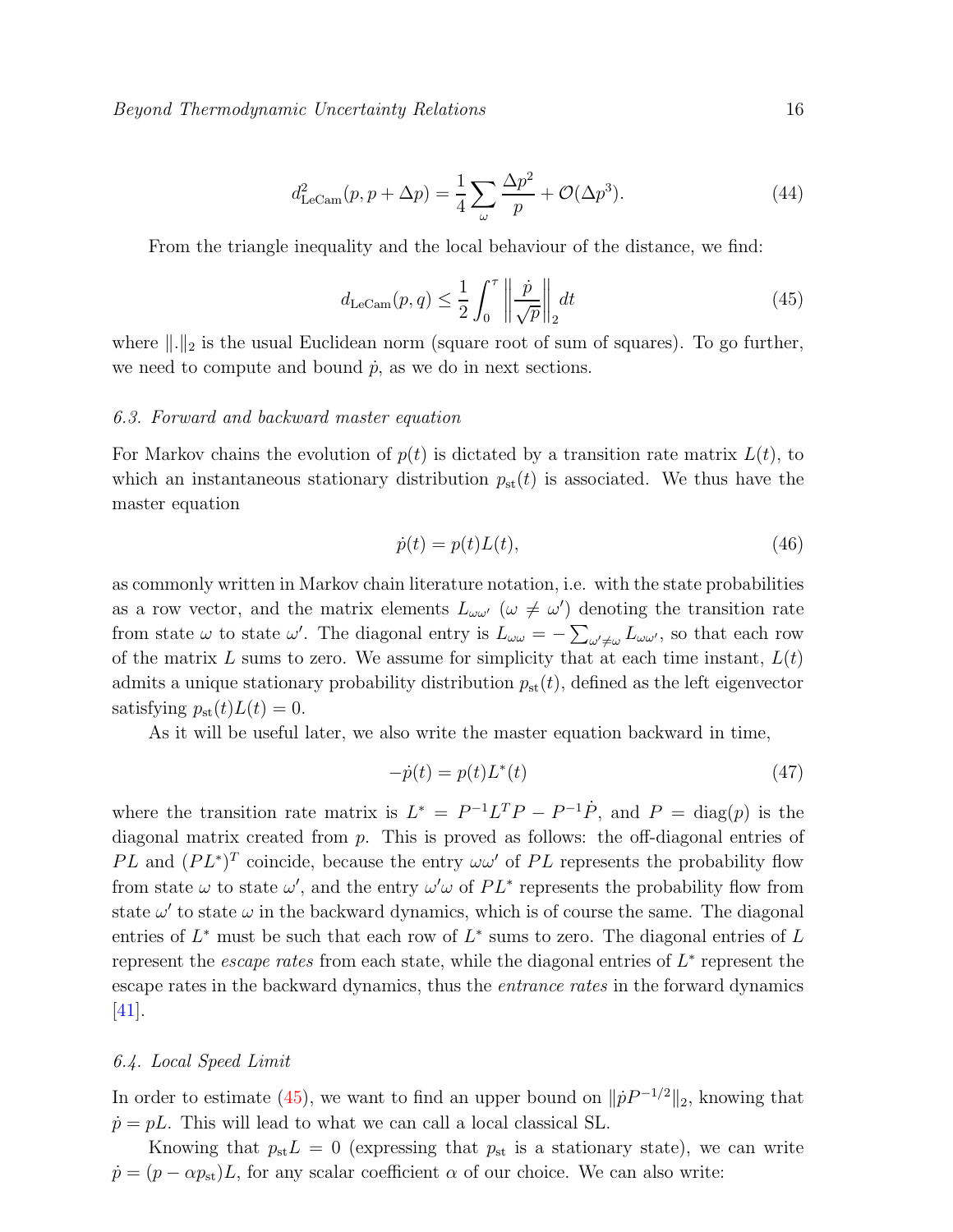$$
\dot{p}P^{-1/2} = (p - \alpha p_{\rm st})LP^{-1/2} \tag{48}
$$

<span id="page-16-0"></span>
$$
= (\sqrt{p} - \alpha p_{\rm st} P^{-1/2}) P^{1/2} L P^{-1/2}
$$
\n(49)

It is useful to introduce the two-norm of a square matrix A, defined as the maximum ratio  $\frac{\|xA\|_2}{\|x\|_2}$  over all non-zero (row) vectors x. It turns out to be equal to the maximum singular vector of A, i.e. the square root of the spectral radius  $\rho$  (eigenvalue of largest magnitude) of the symmetric matrix  $AA<sup>T</sup>$ . This is denoted

$$
||A||_2 = \sqrt{\rho(AA^T)} = \sqrt{\rho(SA A^T S^{-1})},
$$
\n(50)

for any invertible square matrix  $S$  (encoding a linear change of coordinates, which does not affect eigenvalues). Thus we obtain from  $(49)$ :

$$
\|\dot{p}P^{-1/2}\|_2 \le \|\sqrt{p} - \alpha p_{\rm st}P^{-1/2}\|_2 \|P^{1/2}LP^{-1/2}\|_2. \tag{51}
$$

First, we estimate  $||P^{1/2}LP^{-1/2}||_2$  as

$$
||P^{1/2}LP^{-1/2}||_2 = \sqrt{\rho(P^{1/2}LP^{-1/2}P^{-1/2}L^T P^{1/2})}
$$
\n(52)

<span id="page-16-2"></span>
$$
=\sqrt{\rho(LP^{-1}L^{T}P)}\tag{53}
$$

$$
\leq \sqrt{\|L\|_{\infty}\|P^{-1}L^T P\|_{\infty}}.\tag{54}
$$

Here we have used the matrix norm  $||A||_{\infty}$ , which is an upper bound on the spectral radius  $(\rho(A) \leq ||A||_{\infty})$  and submultiplicative  $(||AB||_{\infty} \leq ||A||_{\infty}||B||_{\infty})$ . It is defined as the maximum one-norm of a row of A, or equivalently as  $\max \frac{\|xA\|_1}{\|x\|_1}$ . Thus  $\|L\|_{\infty}$  is twice the maximum escape rate from each state, which we denote  $A_{\text{max,escape}} = \max_{\omega} L_{\omega\omega}$ . The one-norm of  $P^{-1}L^{T}P$  is obtained by noticing that the off-diagonal entries of this matrix are the same as  $L^*$  (the matrix of backward rates), while the diagonal entries are the same as L. Thus the one-norm of  $P^{-1}L^{T}P$ , denoted  $A_{\text{max,entrance}}$ , is the largest sum of escape rate and entrance rate (which is the escape rate in the backward random walk) on a state. Therefore, we arrive at

$$
||P^{1/2}LP^{-1/2}||_2 \le \sqrt{||L||_{\infty}||P^{-1}L^T P||_{\infty}}
$$
\n(55)

$$
\leq \sqrt{2A_{\text{max,escape}}(A_{\text{max,exit}} + A_{\text{max,entrance}})} \tag{56}
$$

$$
\leq 2 \max(A_{\max, \text{escape}}, A_{\max, \text{entrance}}) \tag{57}
$$

$$
=2A_{\max},\tag{58}
$$

where  $A_{\text{max}} = \max(A_{\text{max,escape}}, A_{\text{max,entries}})$  is the maximum activity rate. Second, we estimate  $\|\sqrt{p} - \alpha p_{\text{st}} P^{-1/2}\|_2$ :

$$
\|\sqrt{p} - \alpha p_{\rm st} P^{-1/2}\|_2^2 = \sum_{\omega} \left[ p(\omega) - 2\alpha p_{\rm st}(\omega) + \alpha^2 p_{\rm st}^2(\omega) / p(\omega) \right]
$$
(59)

$$
= 1 - 2\alpha + \alpha^2 \sum_{\omega} p_{\rm st}^2(\omega) / p(\omega)
$$
\n(60)

<span id="page-16-1"></span>
$$
= 1 - 2\alpha + (1 + \chi^2(p_{st}||p))\alpha^2
$$
\n(61)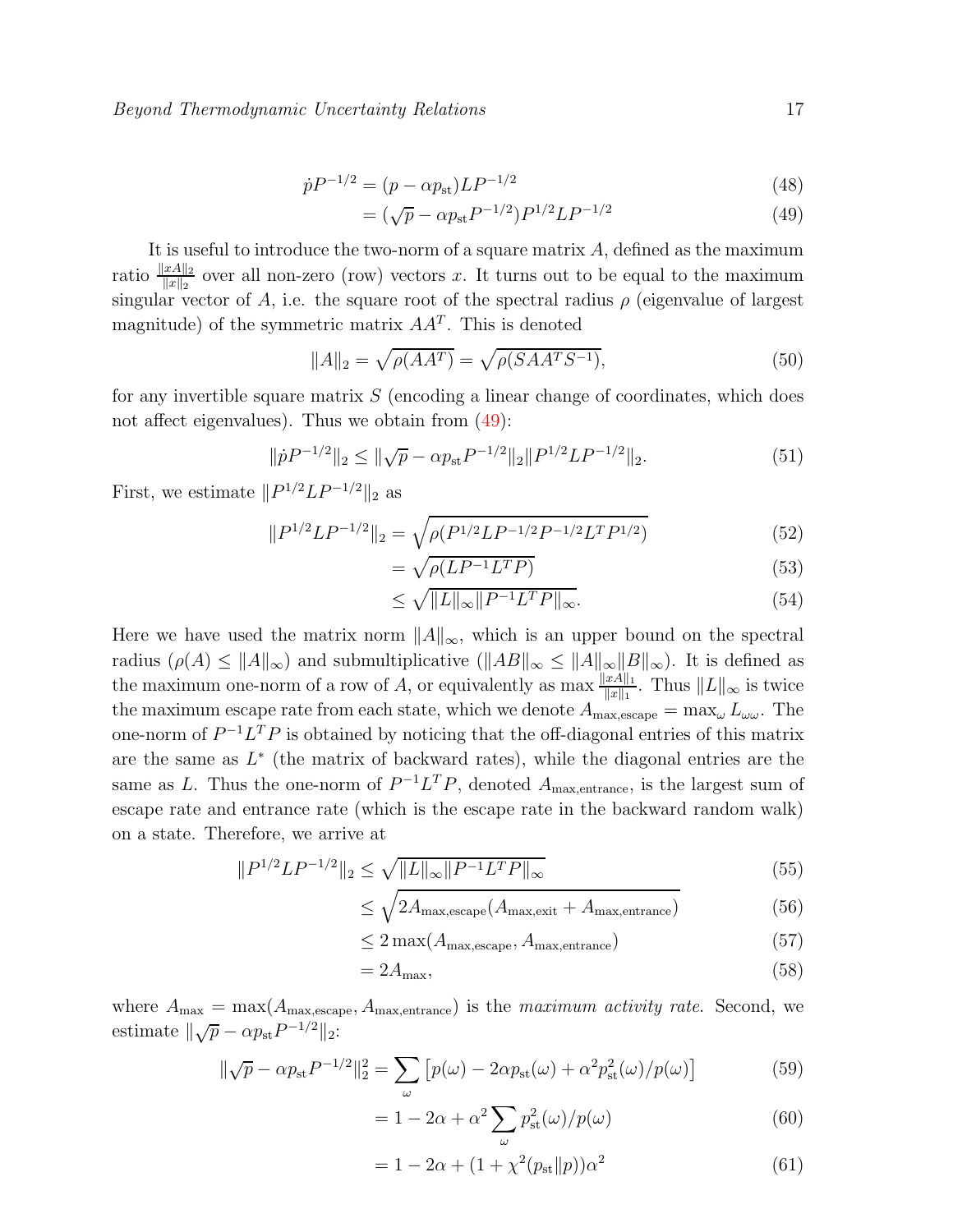### Beyond Thermodynamic Uncertainty Relations 18

Choosing  $\alpha = 1/(1 + \chi^2(p_{st}||p))$ , which minimizes [\(61\)](#page-16-1), we obtain:

$$
\|\sqrt{p} - \alpha p_{\rm st} P^{-1/2}\|_2^2 = \frac{\chi^2(p_{\rm st} \| p)}{1 + \chi^2(p_{\rm st} \| p)}
$$
(62)

$$
\leq \min(1, \chi^2(p_{\rm st} \| p)) \tag{63}
$$

With these estimates, our bound  $(51)$  turns into the local classical SL

<span id="page-17-2"></span>
$$
\|\dot{p}/\sqrt{p}\|_2 \le 2\sqrt{\frac{\chi^2(p_{\rm st} \| p)}{1 + \chi^2(p_{\rm st} \| p)}} A_{\rm max}.\tag{64}
$$

This is indeed a classical SL in the form  $(42)$  as an upper bound on the speed  $\dot{p}$  is also a lower bound on the (short) time  $\Delta t$  needed to achieve a certain (short) displacement  $\Delta p = \dot{p}\Delta t + \mathcal{O}(\Delta t^2)$ . Referring to [\(42\)](#page-14-1), our thermodynamic quantity is  $\chi^2(p_{st}||p)$ , which quantifies, as we have seen, the maximum response intensity to the change from  $p$  to stationarity  $p_{st}$ , thus capturing in a meaningful way whether p is far from stationarity. Our kinetic quantity is  $A_{\text{max}}$ , which bounds the entrance or escape at any state. In other words,  $1/A_{\text{max}}$  can be interpreted as the fastest time scale at any state in any direction of time.

### 6.5. The classical SL for Le Cam's distance

Integrating the local bound [\(64\)](#page-17-2) into [\(45\)](#page-15-0), we obtain a SL for the time interval  $[0, \tau]$ between  $p = p(0)$  and  $q = p(\tau)$ :

<span id="page-17-4"></span>
$$
d_{\text{LeCam}}(p,q) \le \int_0^\tau \sqrt{\frac{\chi^2(p_{\text{st}}\|p)}{1 + \chi^2(p_{\text{st}}\|p)}} A_{\text{max}} dt \tag{65}
$$

In order to obtain separate thermodynamic and kinetic factors, we can for instance bound the integral as follows:

<span id="page-17-3"></span>
$$
\left| \int_0^\tau f g \, dt \right| \le \sup_t |f| \int_0^\tau |g| \, dt. \tag{66}
$$

In this way we get a novel classical SL:

<span id="page-17-0"></span>
$$
d_{\text{LeCam}}(p,q) \le \sup_{0 \le t \le \tau} \sqrt{\frac{\chi^2(p_{\text{st}}\|p)}{1 + \chi^2(p_{\text{st}}\|p)}} \ \overline{A}_{\text{max}} \ \tau \tag{67}
$$

where  $\overline{A}_{\text{max}} = \tau^{-1} \int_0^{\tau} A_{\text{max}}(t) dt$  is the time-average of the maximum activity. This evidently provides a lower bound on  $\tau$ , in terms of total distance, thermodynamic and kinetic factors, following the template [\(42\)](#page-14-1). Note that since the thermodynamic term is bounded by 1, we have the purely kinetic SL:

<span id="page-17-1"></span>
$$
d_{\text{LeCam}}(p,q) \le \overline{A}_{\text{max}} \tau \tag{68}
$$

This bound is acceptable far from stationarity, when  $\chi^2(p_{st}||p) \gg 1$  for some part at least of the trajectory. Nevertheless, the thermodynamic factor is useful when driving close to stationarity, when  $\chi^2(p_{st}||p) \ll 1$  (low asymmetric response intensity), yielding a much tighter bound than [\(68\)](#page-17-1).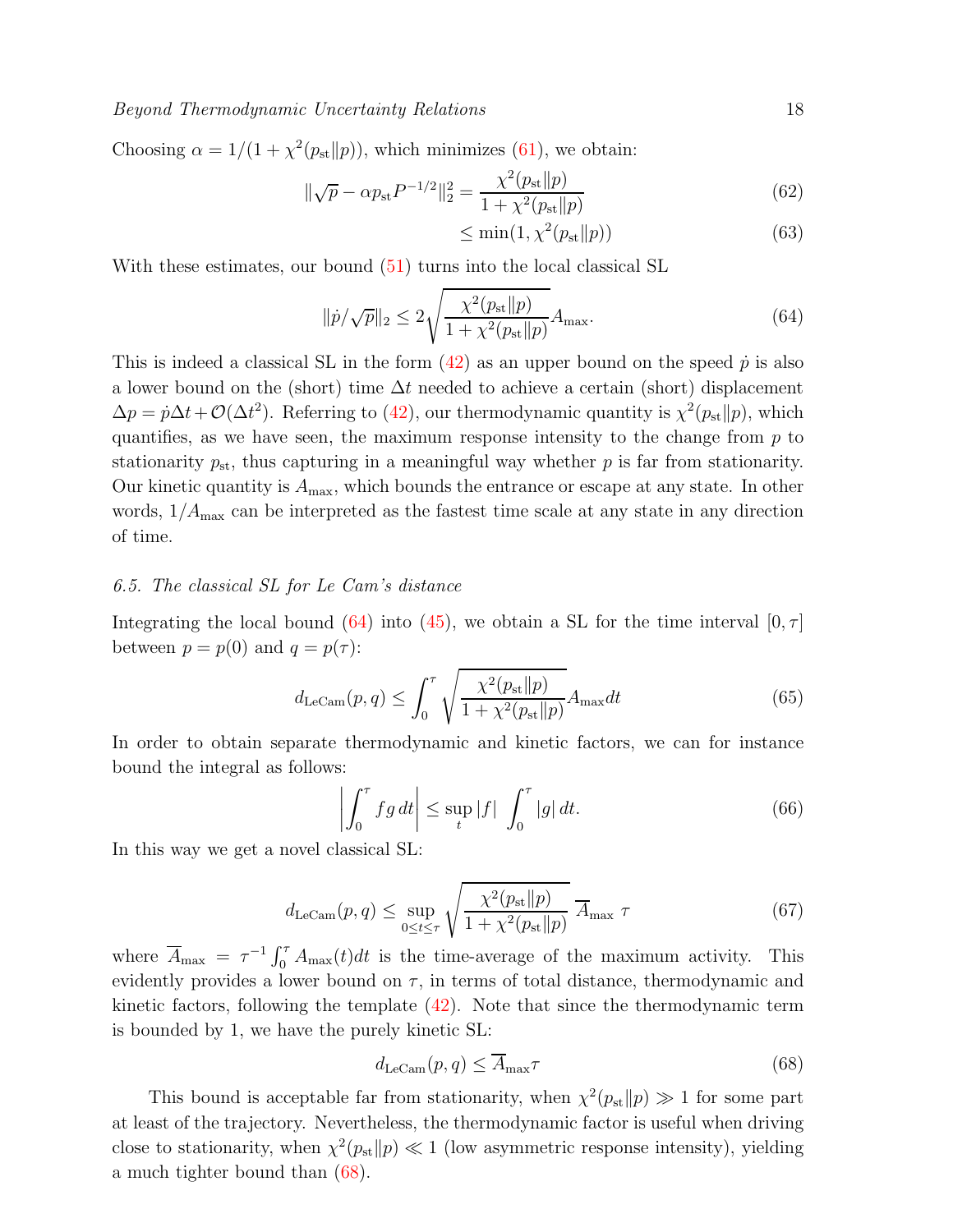### 6.6. A classical SL with the Total Variation Distance

We now apply the same methodology as for Le Cam's distance to the Total Variation distance. Locally, we find:

$$
d_{TV}(p(t), p(t + \Delta t)) = \frac{1}{2} ||\Delta p||_1 = \frac{1}{2} ||\dot{p}||_1 \Delta t + \mathcal{O}(\Delta t^2)
$$
\n(69)

Thus, from the triangle inequality we obtain

$$
d_{TV}(p,q) \le \frac{1}{2} \int_0^{\tau} ||\dot{p}(t)||_1 dt,
$$

in which the integrand in the r.h.s. can be estimated as

$$
\frac{1}{2}||\dot{p}(t)||_1 = \frac{1}{2}||pL||_1\tag{70}
$$

$$
= \frac{1}{2} ||(p - p_{\rm st})L||_1
$$
\n(71)

$$
\leq \frac{1}{2} \|(p - p_{\rm st})\|_1 \|L\|_{\infty} \tag{72}
$$

$$
\leq \frac{1}{2} \|(p - p_{\rm st})\|_1 2 \max_{\omega} |L_{\omega \omega}| \tag{73}
$$

$$
=2d_{\text{TV}}(p, p_{\text{st}})A_{\text{max,exit}},\tag{74}
$$

yielding

<span id="page-18-2"></span>
$$
d_{TV}(p,q) \le 2 \int_0^{\tau} d_{TV}(p,p_{st}) A_{\text{max,escape}} dt.
$$
 (75)

Using [\(66\)](#page-17-3), the latter can be further bounded as

<span id="page-18-0"></span>
$$
d_{TV}(p,q) \le 2 \sup_{0 \le t \le \tau} d_{TV}(p,p_{st}) \overline{A}_{\text{max,escape}} \tau,
$$
 (76)

which constitutes an example of classical SL involving the total variation distance both as the distance between initial and final state, and as a thermodynamic measure of distance to stationarity. It can be related to available free energy  $D(p||p_{st})$  through Pinsker's inequality

$$
d_{\text{TV}}(p, p_{\text{st}}) \le \sqrt{\frac{1}{2}D(p||p_{\text{st}})},\tag{77}
$$

thus giving the classical SL

<span id="page-18-1"></span>
$$
d_{TV}(p,q) \le \sup_{0 \le t \le \tau} \sqrt{2D(p||p_{\rm st})} \ \overline{A}_{\text{max,escape}} \tau \tag{78}
$$

It resembles the original classical SL obtained in [\[18,](#page-26-17) [19\]](#page-26-18), although they are not directly comparable. The main conceptual difference is that here our thermodynamic factor is the total available free energy (in case of detailed balanced dynamics), rather than its dissipation rate.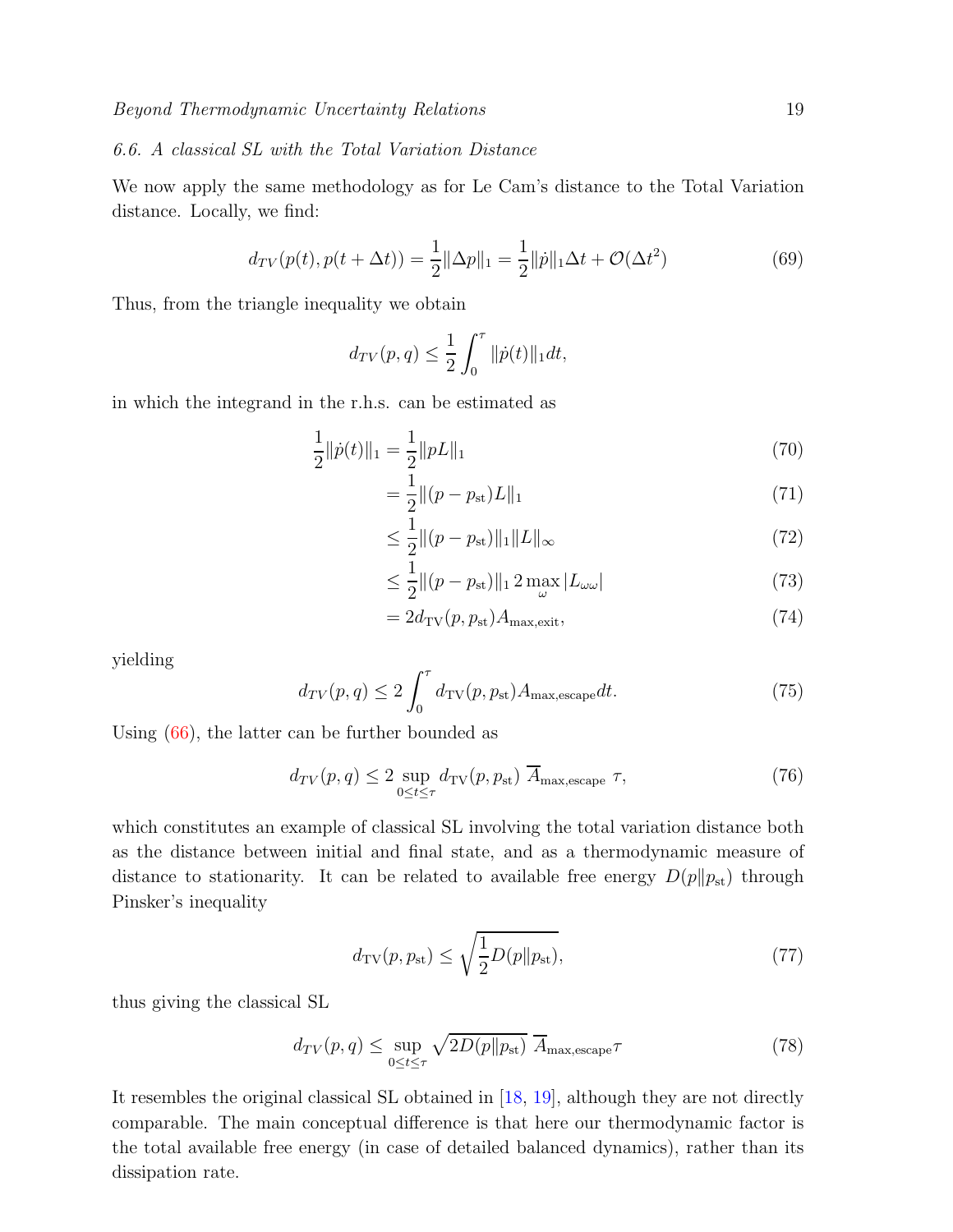Beyond Thermodynamic Uncertainty Relations 20

Note that this can be improved by using other bounds on total variation distance than Pinsker's, for instance Bretagnolle-Huber's bound [\[42\]](#page-27-6)

$$
d_{\text{TV}}(p, p_{\text{st}}) \le \sqrt{1 - e^{-D(p||p_{\text{st}})}},\tag{79}
$$

which is worse than Pinsker's close to stationarity but better far from stationarity. We thus find another classical SL:

<span id="page-19-0"></span>
$$
d_{TV}(p,q) \le 2 \sup_{0 \le t \le \tau} \sqrt{1 - e^{-D(p||p_{\rm st})}} \ \overline{A}_{\text{max,escape}} \tau \tag{80}
$$

From this we have again a purely kinetic speed limit:

<span id="page-19-1"></span>
$$
d_{TV}(p,q) \le 2\overline{A}_{\text{max,escape}}\tau\tag{81}
$$

This speed limit is useful if  $p$  is far from stationarity (total variation distance close to one), but extremely loose when driving the distribution in a quasi-stationary fashion. An analogous fact is true for precision: kinetic uncertainty relations [\[43\]](#page-27-7) are tighter that thermodynamic ones for large entropy production.

Note that one can easily obtain many variants of the speed limits, following the same methodology with different bounds or distances. A few ones are highlighted in [Appendix F.](#page-25-1)

# 7. Application III: Simplicity implies robustness, complexity implies fragility

Given a reference distribution q on a space  $\Omega$ , and a perturbed distribution p, the maximum of (asymmetric) response intensity over all observables on  $\Omega$  is  $\chi^2(p||q)$  =  $\sum_{\omega} p^2/q - 1$ , as derived in section [4.3.](#page-7-3)

### 7.1. In trajectory space: Langevin dynamics

First, we focus on  $\Omega$  being the space of trajectories of a stochastic system and we rewrite the probability density  $p(\omega) = e^{\mathcal{A}_p(\omega)}$  (resp.  $q(\omega) = e^{\mathcal{A}_q(\omega)}$ ) as the exponential of an action functional. To be concrete, we consider the case of diffusive dynamics given (in the unperturbed case  $q$ ) by the Langevin equation

<span id="page-19-2"></span>
$$
\dot{x}(t) = \mu F(x(t)) + \sqrt{2D}\xi(t). \tag{82}
$$

for the vector  $x \in \mathbb{R}^{dN}$  describing, e.g, N particles in d dimensions. Equation [\(82\)](#page-19-2) features a delta-correlated Gaussian noise  $\xi$ , a positive definite symmetric diffusion matrix  $D$  and mobility matrix  $\mu$  (not necessarily connected by the Einstein relation  $D = k_B T \mu$ ). It corresponds to the action

$$
\mathcal{A}_q(\omega) = -\frac{1}{4} \int_0^{\tau} dt (\dot{x}(t) - \mu F(x(t))) D^{-1} (\dot{x}(t) - \mu F(x(t)))^T
$$
(83)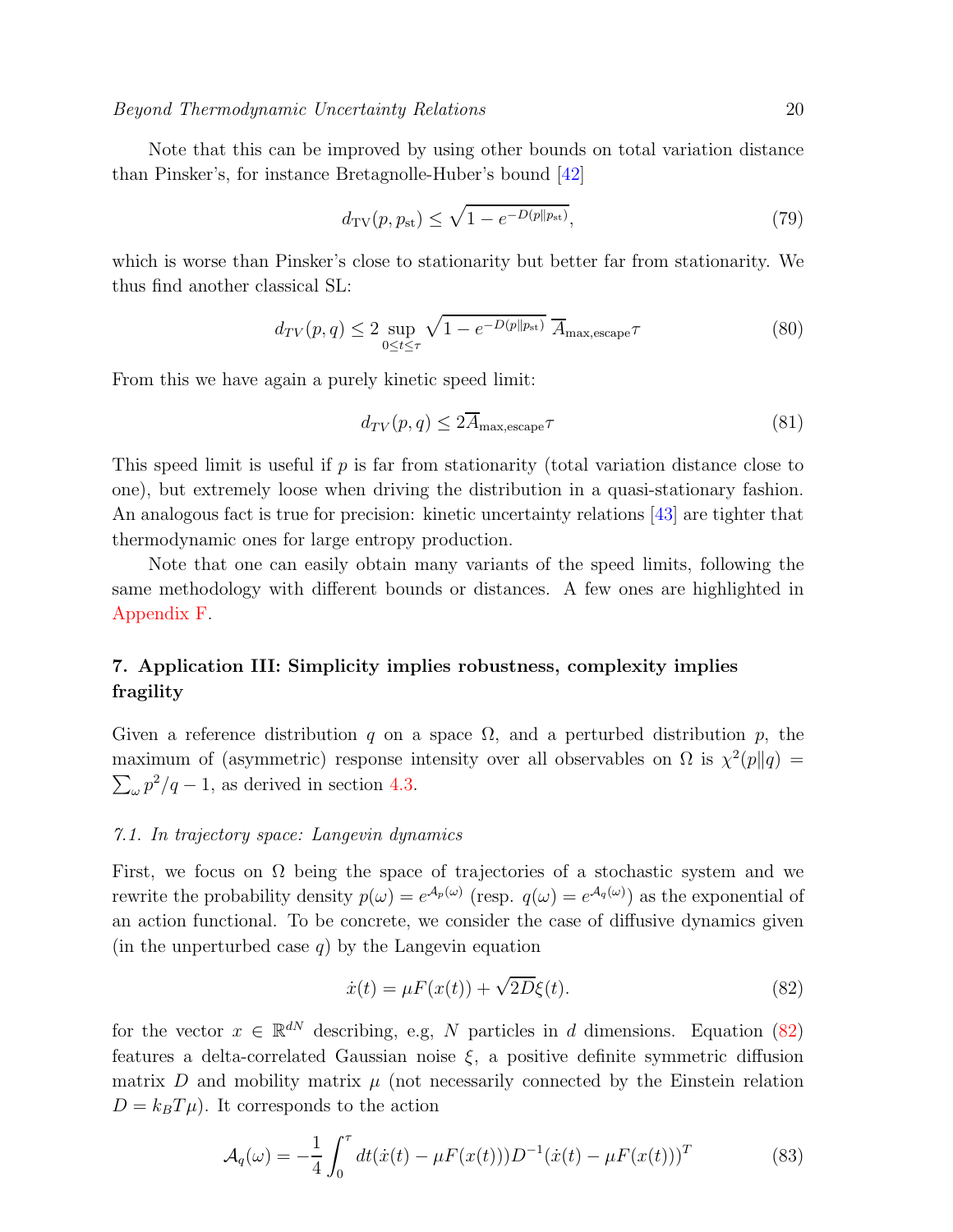<span id="page-20-1"></span><span id="page-20-0"></span>

for the trajectories  $\omega = \{x(t) : t \in [0, \tau]\}\$ . If p and q are absolutely continuous, i.e. the ratio  $p/q$  (more rigorously, the Radon-Nikodym derivative) exists and is finite, the computation of the maximal response reduces to an exponential average over unperturbed trajectories

$$
\chi^2(p||q) = \left\langle e^{2(\mathcal{A}_p - \mathcal{A}_q)} \right\rangle_q - 1,\tag{84}
$$

that might be much less involved than an average w.r.t. the perturbed  $p$  (q can refer to an equilibrium or non-interacting system, for instance). Perturbations that satisfy [\(84\)](#page-20-0) are, for example, changes of the drift, such as  $F(x) \to F(x) + g(x)$ . Instead, a perturbed probability density p generated by a change in the matrix  $D$  is not absolutely continuous w.r.t.  $q$  (and response in trajectory space is known to require explicit regularization procedures [\[44,](#page-27-8) [45\]](#page-27-9)). Restricting us to a change in the external forces  $F(x) \to F(x) + g(x)$ , we obtain

$$
\chi^2(p||q) = \left\langle e^{\int_0^{\tau} dt [\mu g D^{-1} (\dot{x} - \mu F) - \frac{1}{2} \mu g D^{-1} (\mu g)^T]} \right\rangle_q - 1. \tag{85}
$$

In general [\(85\)](#page-20-1) is hard to compute as it involves averaging a functional of the trajectories and thus requires knowledge of the time propagator. Possibly, a saddle point calculation can be performed in some large-deviation regimes, e.g., long time  $\tau \to \infty$ , weak noise  $D \to 0$  (entry-wise), and in some proper thermodynamic limit involving  $N \to \infty$ . For small perturbations, we retrieve Dechant-Sasa's bound on the linear response (see [\(12\)](#page-6-1)),

$$
\max_{f} R_{p||q}(f) = \frac{1}{2} \int_0^{\tau} dt \langle \mu g D^{-1} (\mu g)^T \rangle_q.
$$
 (86)

Here we point out how the complexity of the system (spread in space and range of interactions) potentially leads to large responses in paradigmatic models of energy and mass transport. To show that we consider as the unperturbed systems independent particles in a stationary state, subject to a single-particle force  $F(x) =$  $(F_1(x_1),...,F_N(x_N))^T$  and in contact with separate thermal baths at temperature  $T_i$ . Hence, we set  $\mu$  equal to the identity matrix (choosing appropriate time units) and  $D$ diagonal with elements  $D_{ii} = k_B T_i \mu_i$ . The perturbation  $g(x) = (g_1(x), \ldots, g_N(x))$  may consist of an arbitrary interaction force coupling different particles. The maximal linear response is thus given by

<span id="page-20-2"></span>
$$
\frac{1}{\tau} \max_{f} R_{p||q}(f) = \sum_{i=1}^{N} \mu_i \frac{\langle ||g_i||_2^2 \rangle_q}{2k_B T_i} \le M^2 \kappa^2 \sum_{i=1}^{N} \frac{\langle ||x_i||_2^2 \rangle_q}{2k_B T_i},\tag{87}
$$

where the second equality holds by assuming that the interactions can be modeled to leading order as a linear force of strength  $\kappa$  involving M neighbors, and by taking  $x = (x_1, \ldots, x_N)^T$  as the displacement from the particle rest positions (i.e.  $\langle x \rangle_q = 0$ ). This general setting covers standard models of heat conducting lattices and loaded molecular motors (see e.g. [\[46,](#page-27-10) [47\]](#page-27-11)). In the first case,  $F(x)$  is an arbitrary nonlinear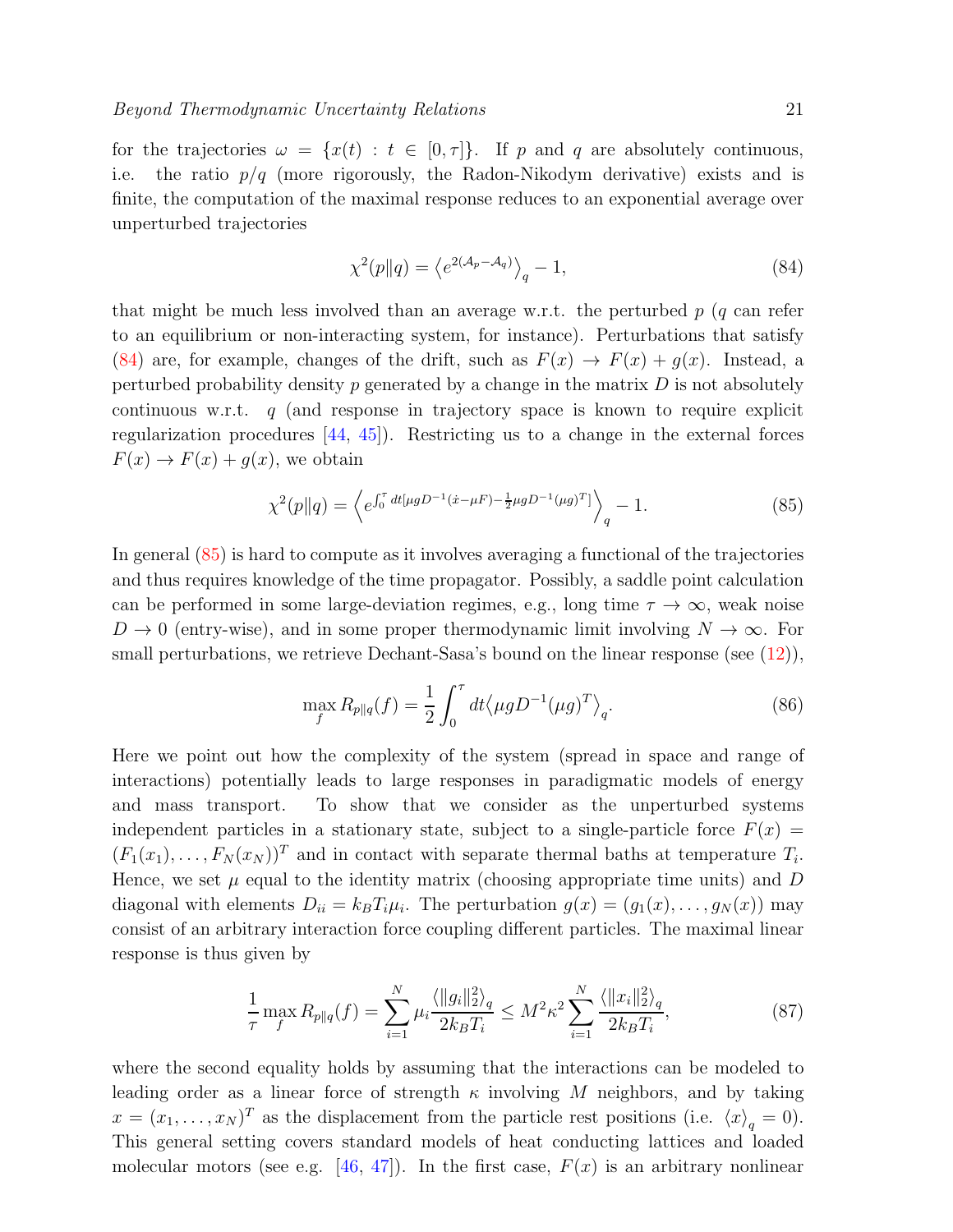potential force; in the second  $F(x)$  is typically a tilted sinusoidal potential, the dynamics is restricted by spatial periodic boundary conditions within a period, and  $T_i = T$  for all i. Note that for the observables of interest, such as the time-integrated heat and particle currents, the scaling by  $1/\tau$  ensures that the l.h.s of [\(87\)](#page-20-2) is independent of τ. In both cases the more 'complex' is the system (larger spreading in space  $\langle ||x_i||_2^2 \rangle_q$ ) and the perturbation (larger range of interactions  $M$ ), the larger the maximal linear response.

### 7.2. In finite state spaces

Second, we take  $\Omega$  to be the state space of a stochastic system. For a finite space  $\Omega$ , we now consider the maximum  $\chi^2(p||q)$  over all possible perturbations p. The perturbation leading to highest possible response is the distribution p concentrated on  $\omega$  such that  $q(\omega) = q_{\min}$  is minimal. Thus

$$
\max_{p} \chi^{2}(p \| q) = \frac{1}{q_{\min}} - 1
$$
\n(88)

We take  $1/q_{\text{min}}$  as an index of complexity of the system. If  $\Omega$  has cardinality N then  $1/q_{\text{min}} \geq N$ . Inversely, if q is relatively uniform over a few states, then  $1/q_{\text{min}}$  is small. This is quantified by the following inequalities:

$$
e^{H(q)} \le N \le \frac{1}{q_{\min}} \le e^{H(q)} \frac{q_{\max}}{q_{\min}} \le N \frac{q_{\max}}{q_{\min}},\tag{89}
$$

where  $H(q) = \sum_{\omega \in \Omega} q \ln \frac{1}{q}$  is the Shannon entropy, with bounds

<span id="page-21-0"></span>
$$
\frac{1}{q_{\text{max}}} \le e^{H(q)} \le N \le \frac{1}{q_{\text{min}}}.\tag{90}
$$

We can always write  $q(\omega)$  in an exponential form  $q(\omega) = e^{-\beta(E(\omega)-F)}$ , where  $F = \langle E \rangle - \beta^{-1}H(q)$ . This is especially relevant when q is an equilibrium distribution, where E is an energy,  $\beta^{-1} = k_B T$  and F the equilibrium free energy. In this case we can write:

$$
\frac{1}{q_{\min}} = e^{-\beta E_{\max} + F} \le e^{H(q)} e^{\beta (E_{\max} - E_{\min})}
$$
\n(91)

Thus as a general rule we find that 'simple' systems (with low  $1/q_{min}$ ) are 'robust', in that the response of any observable to any perturbation does not go beyond a few standard deviations. Conversely, 'complex' systems (e.g. with a large entropy or large energy spreading) are fragile, in that some observables are highly sensitive to some perturbations. This is reminiscent, although in another context, of the 'complexity implies fragility' principle advocated in [\[48,](#page-27-12) [49\]](#page-27-13). If we see the response as a useful signal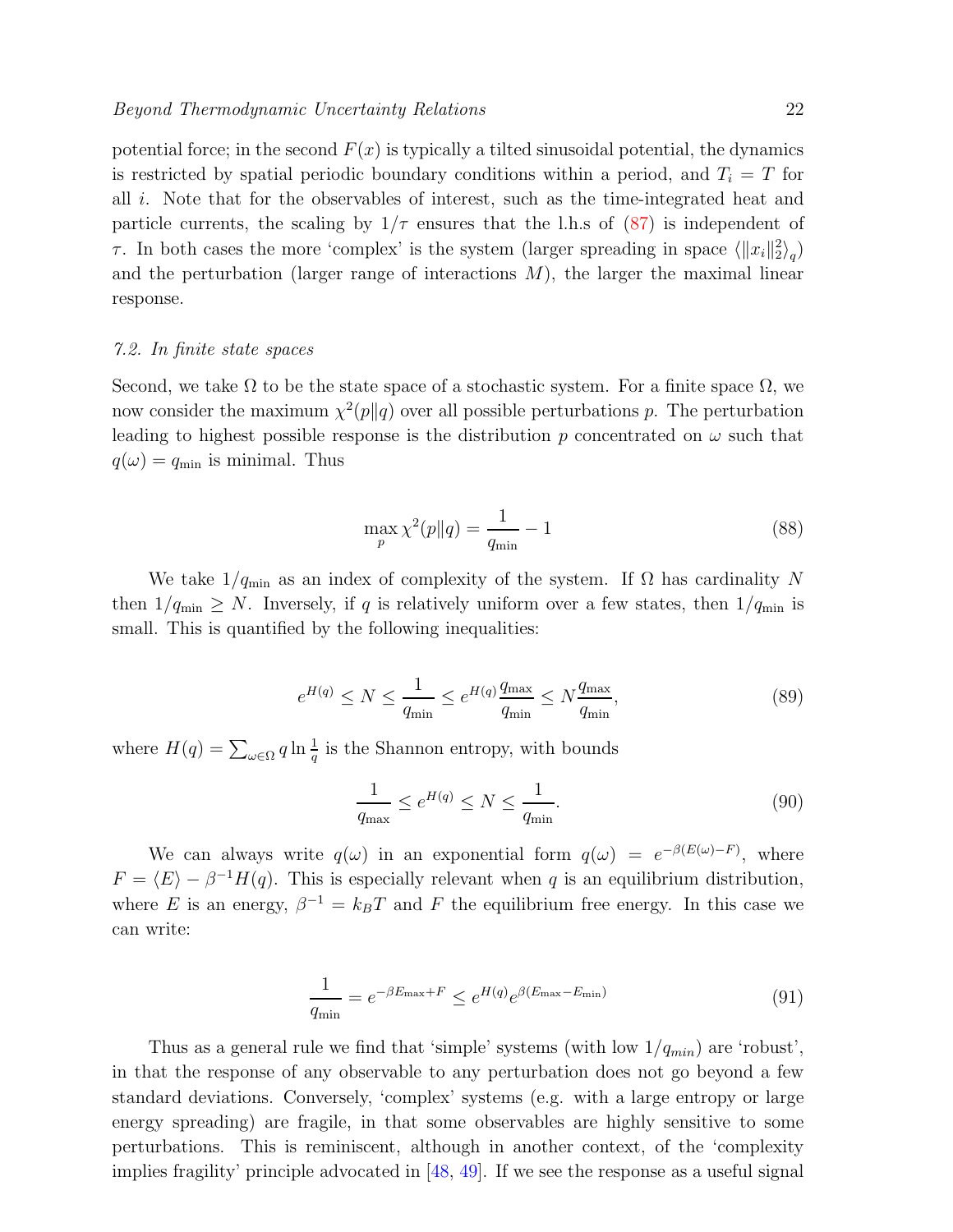rather than a disturbance, then this means that simple systems are unable to transmit with a high signal-to-noise ratio.

This allows some insight on the value of simple models. Consider that typically nonequilibrium toy models have few states, e.g.  $N = 3$  for a minimal Markov chain able to sustain a current (without recurring to multiple transitions between two states). A typical example is offered by the enzyme kinetics describing substrate inhibition as a Markov chain on the three different states of the enzyme (free, and bounded to one or two substrate molecules) [\[50,](#page-27-14) [51\]](#page-27-15). If we mean to describe a biophysical process in this way, then typically the energy spread of the unperturbed system can be taken to be  $E_{\text{max}} - E_{\text{min}} \simeq k_B T$ . Therefore, we find  $|\langle f \rangle_p - \langle f \rangle_q| \lesssim \sqrt{3e^1 - 1} \sqrt{\text{Var}_q} \approx 2.67 \sqrt{\text{Var}_q}$ , namely, the response never exceeds 3 standard deviations irrespective of the perturbation strength. Thus, few-state models are by construction robust. Also, if results of an experiment were rationalized with a few-state model, they would be unable to tell whether the measured system is in or out of equilibrium.

### 8. Conclusions

We have explored bounds on the response of observables subject to a perturbation of the underlying probability distribution, introducing the response intensity as an adimensional ratio comparing the size of the response to the size of typical fluctuations. It turns out that bounds on the response intensity can be found by the Hilbert Uncertainty Relation, a recent generalization of TURs. These bounds allow to derive several nontrivial inequalities between the various distances or divergences that can be defined between probability distributions, some of them well-known and some of them novel. We believe that the novel speed limitis we have subsequently derived and the novel applications we have provided on switched systems (e.g. computing devices) and biophysical systems (e.g. the significance of simple models), together with other recent results of the stochastic thermodynamics literature, are only the tip of the iceberg of an emerging theory that characterizes the necessary relations between kinetics, thermodynamics and reliability of stochastic systems.

### 9. Acknowledgements

J-C. D. and M.E. acknowledge funding from the project INTER/FNRS/20/15074473 "TheCirco" on Thermodynamics of Circuits for Computation, funded by the F.R.S.- FNRS (Belgium) and FNR (Luxembourg).

### <span id="page-22-0"></span>Appendix A. Lower bounds on Le Cam's distance

On the one hand, we derive from  $(10)$  lower bounds on Le Cam's distance:

$$
d_{\text{LeCam}}^2(p,q) \ge e^{D(p||\frac{p+q}{2})} - 1 \ge D(p||\frac{p+q}{2})\tag{A.1}
$$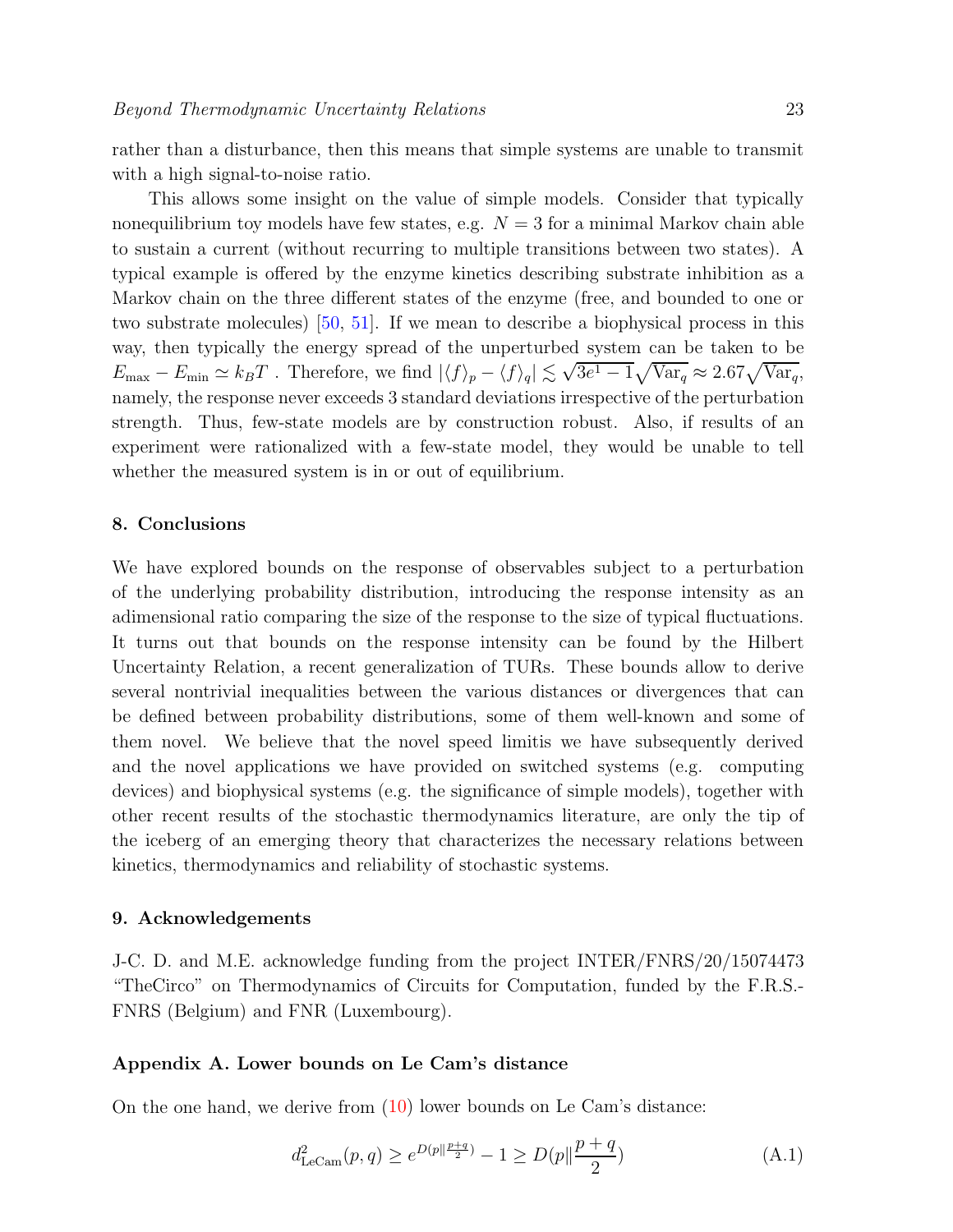$$
d_{\text{LeCam}}^2(p,q) \ge \frac{1}{2} e^{D(p||\frac{p+q}{2})} + \frac{1}{2} e^{D(q||\frac{p+q}{2})} - 1 \tag{A.2}
$$

$$
\geq e^{\frac{1}{2}(D(q||\frac{p+q}{2}) + D(p||\frac{p+q}{2}))} - 1 \tag{A.3}
$$

$$
\geq \frac{1}{2}(D(p||\frac{p+q}{2}) + D(q||\frac{p+q}{2}))\tag{A.4}
$$

<span id="page-23-2"></span>
$$
=d_{JS}^2(p,q) \tag{A.5}
$$

The latest quantity,  $d_{JS}(p,q)$ , defined as the square root of of  $\frac{1}{2}(D(p||\frac{p+q}{2}))$  $\frac{+q}{2}$ ) + D(q|| $\frac{p+q}{2}$  $\frac{+q}{2})$ ), is also a distance (satisfying the triangle inequality), called the Jensen-Shannon distance.

# <span id="page-23-0"></span>Appendix B. Equivalence of symmetric response intensity bounds with the TURs for antisymmetric observables

TURs were initially devised for  $\Omega$  being the set of trajectories of a (stochastic) physical system, and  $\mathcal F$  being the set of observables anti-symmetric under time-reversal (and possibly other constraints). In a more abstract version, regardless of any thermodynamic context, one considers an abstract  $\Omega$  endowed with an involution  $s : \Omega \to \Omega$  (i.e. a bijection whose square is the identity), which is not necessarily time-reversal but could be space reversal, spin reversal, etc. [\[14\]](#page-26-13). The relations obtained as upper bounds on symmetric nonlinear response, such as [\(28\)](#page-8-1) or [\(26\)](#page-8-0), generalize results obtained previously in this literature, for p being the probability distribution on  $\Omega$ , and q being the symmetric distribution  $q(\omega) = p(s\omega)$ .

Conversely, these known results offer an alternative way to rederive the nonlinear response bounds, thanks to the following trick. Two distributions  $p$  and  $q$  on one same space  $\Omega$  can be recoded into a single distribution on the space  $\Omega \oplus \Omega$  (the disjoint union of two copies of  $\Omega$ ), with probability  $p/2$  on one copy of  $\Omega$  and  $q/2$  on the other copy. The involution  $s : \Omega \oplus \Omega \to \Omega \oplus \Omega$  simply swaps the two copies of  $\Omega$ . The observables f on  $\Omega$  can be recoded into antisymmetric observables  $f \oplus (-f)$  on  $\Omega \oplus \Omega$ . Applying the various bounds derived in [\[14\]](#page-26-13) on antisymmetric observables we recover the bounds [\(26\)](#page-8-0) or [\(28\)](#page-8-1).

In conclusion there is an equivalence between the Symmetric Response Intensity Relation [\(28\)](#page-8-1) and the TUR for antisymmetric observables with respect to arbitrary involutions.

# <span id="page-23-1"></span>Appendix C. Symmetric Kullback-Leibler divergence and Jensen-Shannon distance

The bounds on Le Cam's distance allow to compare the Jensen-Shannon (square) distance

$$
d_{JS}^2(p,q) = \frac{D(p||\frac{p+q}{2}) + D(q||\frac{p+q}{2})}{2}
$$
 (C.1)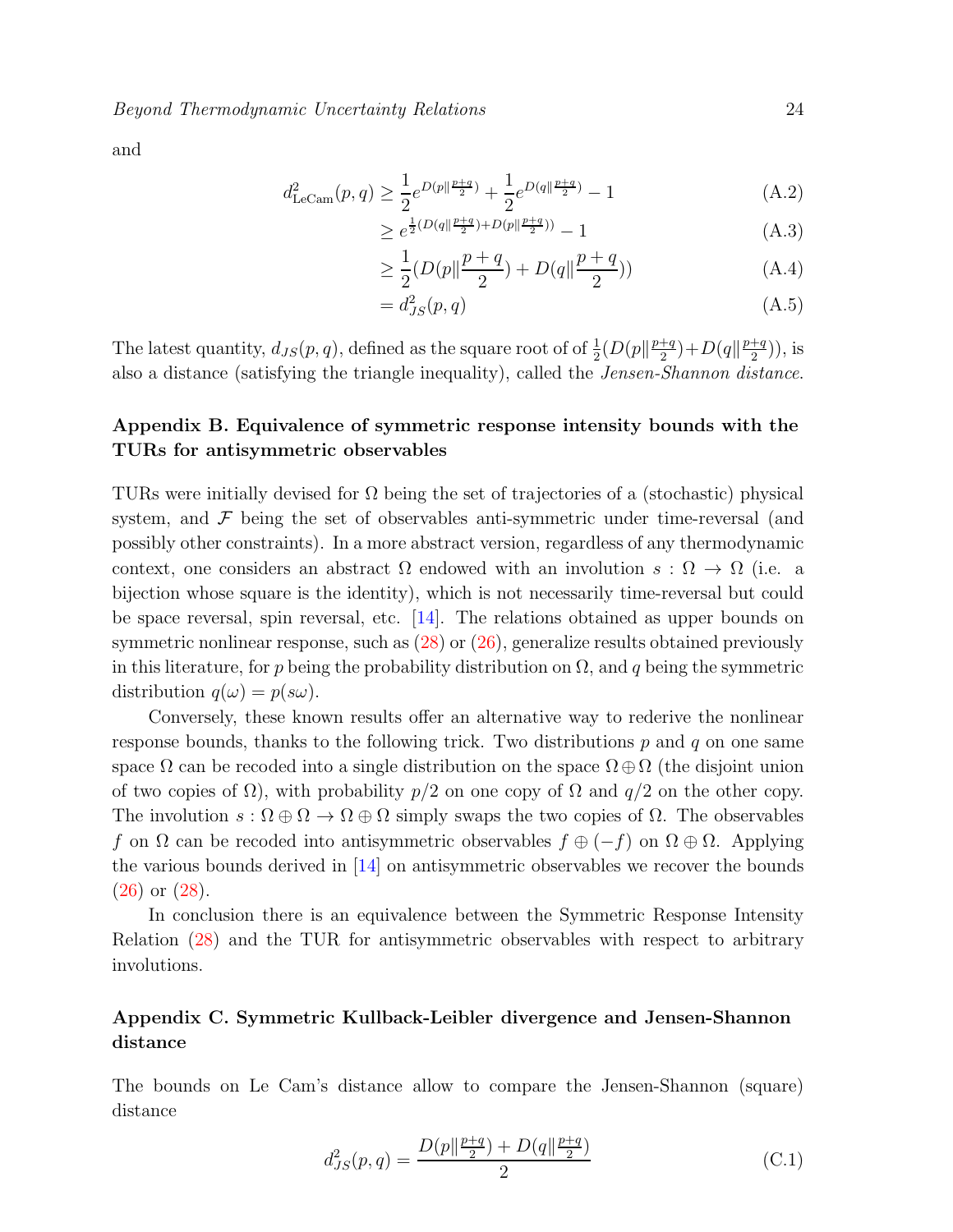with the symmetric Kullback-Leibler divergence, also called the Jeffreys divergence:

$$
D(p,q) = \frac{D(p||q) + D(q||p)}{2}.
$$
 (C.2)

Comparing the lower bound  $(A.5)$  on Le Cam's distance with the upper bound  $(27)$ , we conclude that:

$$
e^{d_{JS}^2(p,q)} - 1 \le \tanh \frac{D(p,q)}{2}.
$$
 (C.3)

Using  $\tanh x = 2/(1 + e^{-2x}) - 1$ , this can be rewritten as

$$
d_{JS}^2(p,q) \le \ln \frac{2}{1 + e^{-D(p,q)}}\tag{C.4}
$$

<span id="page-24-0"></span>which is the main result of  $|52|$ .

### Appendix D. Switching systems and bang-bang controls

When controlling the parameters of a dynamics in order to elicit a certain behaviour, it is common to adopt a strategy of abrupt switching (at well-chosen time instants) between two or several continuous-time dynamics. For instance we can consider a timevarying Markov chain which switches between two transition rate matrices. One reason for such a switching control strategy is the simplicity of implementation, where one has to simply switch on or off a voltage source, a magnetic flux, a reactant influx, a heater, etc.

A deeper reason is to be found in optimal control theory. Even if we can modulate freely the external force with a real number  $u(t)$ , some various fundamental or practical reasons often constraint the values of u to an interval  $[u_{\min}, u_{\max}]$ . Assume we want to optimize an objective for the trajectory of the system, for instance the time needed to reach a desired state (or set of states), over all possible input signals  $t \mapsto u(t) \in [u_{\min}, u_{\max}]$ . Finding this optimal control signal  $u(t)$  results in a variational problem whose solution is, in many cases, a so-called *bang-bang control* (or on-off control) switching abruptly between the extremal values  $u_{\min}$  and  $u_{\max}$  at well-chosen time instants. Typically, minimum-time control problems are well-known to often result in bang-bang controls (we refer to textbooks such as [\[53\]](#page-27-17) for precise mathematical statements, e.g. the Pontryagin maximum principle). A didactical example is the following: suppose that we want to drive a car from point  $A$  (at zero speed) to point  $B$ (at zero speed) along a line: how to proceed in minimum time? The answer is accelerate as much as is possible for the car, then at some carefully calculated moment, brake as much as possible so at to arrive at  $B$  at zero speed. A bit switch is another example: if the input voltage is constrained to be in the interval  $[u_{\min}, u_{\max}]$ , then the abrupt bang-bang switching is, generically speaking, the fastest way to write a bit into the memory. Thus the results illustrated on the bit switch have a more general value for systems operated 'as fast as possible', hence in an abrupt switching way.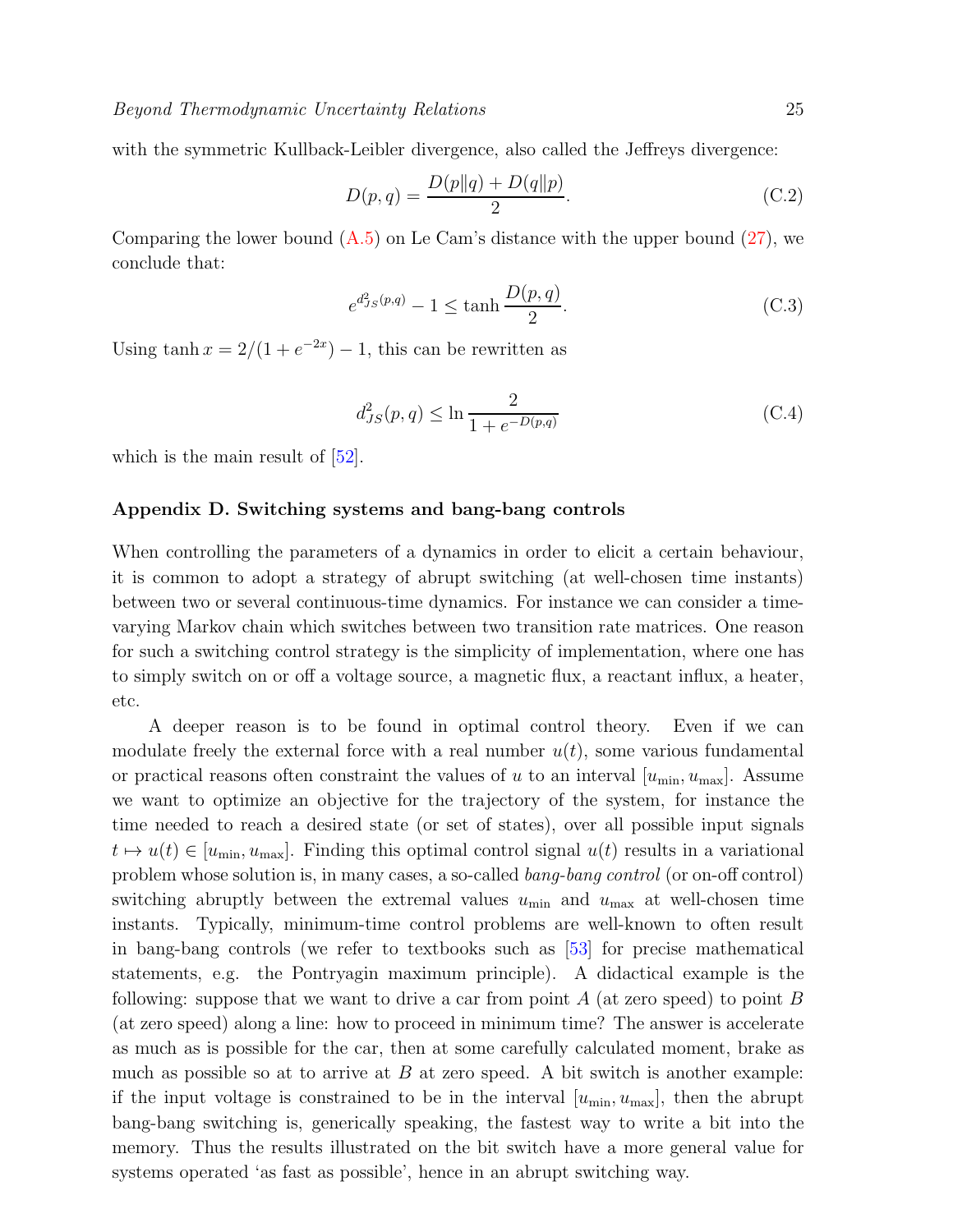### <span id="page-25-0"></span>Appendix E. Distinguishing the arrow of time: low error requires high entropy production

In [\[21\]](#page-26-20), the authors consider the following decision problem: we are given a trajectory of a stochastic system, which is presented either in the forward time direction or in the backward time direction (with probability  $1/2$ ), and we must make a guess on which direction is being presented to us. This problem offers another application of the main formula [\(36\)](#page-11-0), in which  $\Omega$  is regarded as a set of trajectories of a stochastic system. We request that this set is closed under time-reversal. The trajectories can be on fixed timeinterval, or of variable length (determined by a random starting and stopping time). The two distributions  $p$  and  $q$  of interest are the forward path probability and the reverse path probability, respectively. Now  $\Delta \sigma$  is, under some circumstances (for instance a constant, or time-symmetric protocol), the entropy production along the path, or a lower bound on it. The probability of error in the maximum likelihood decision is  $\epsilon$ . Our formula [\(36\)](#page-11-0) once again shows that a small probability of error requires a large entropy production. While formally identical to Eq.  $(9)$  in [\[21\]](#page-26-20),  $(36)$  holds under very general circumstances, e.g. independently of the choice of a certain stopping criterion and for non-Markovian dynamics.

### <span id="page-25-1"></span>Appendix F. More classical SLs

### $Appendix F.1.$  Hölder's inequality

Instead of using the bound [\(66\)](#page-17-3), one could use as well Cauchy-Schwartz inequality to separate the thermodynamic from the kinetic factors appearing in  $(65)$ . Hölder's inequality can also be used,

$$
\left| \int f g dt \right| \le \left( \int |f|^k dt \right)^{1/k} \left( \int |g|^{\ell} dt \right)^{1/\ell}, \tag{F.1}
$$

for any  $k, \ell \in [1, +\infty]$  such that  $1/k + 1/\ell = 1$  and functions f, g so that the integrals make sense. In fact, this inequality generalizes both Cauchy-Schwartz inequality  $(k = \ell = 2)$  and [\(66\)](#page-17-3)  $(k = \infty, \ell = 1)$ . In this way, every choice of k,  $\ell$  leads to a variant classical SL of [\(67\)](#page-17-0). The same remark holds for [\(75\)](#page-18-2).

### Appendix F.2. More distances

Many distances can be defined on the space of probability distributions, all with their respective applications and interpretations. In addition to Le Cam's distance  $d_{\text{LeCam}}$ and Jensen-Shannon's distance  $d_{\text{JS}}$ , we can also define Hellinger's distance,

$$
d_{\text{Hell}}(p, q) = \frac{1}{2} ||\sqrt{p} - \sqrt{q}||_2,
$$
 (F.2)

or Fisher's distance  $d_{\text{Fisher}}$ , which is the length in Fisher's information metric sense of the shortest path between two distributions. It turns out that these four distances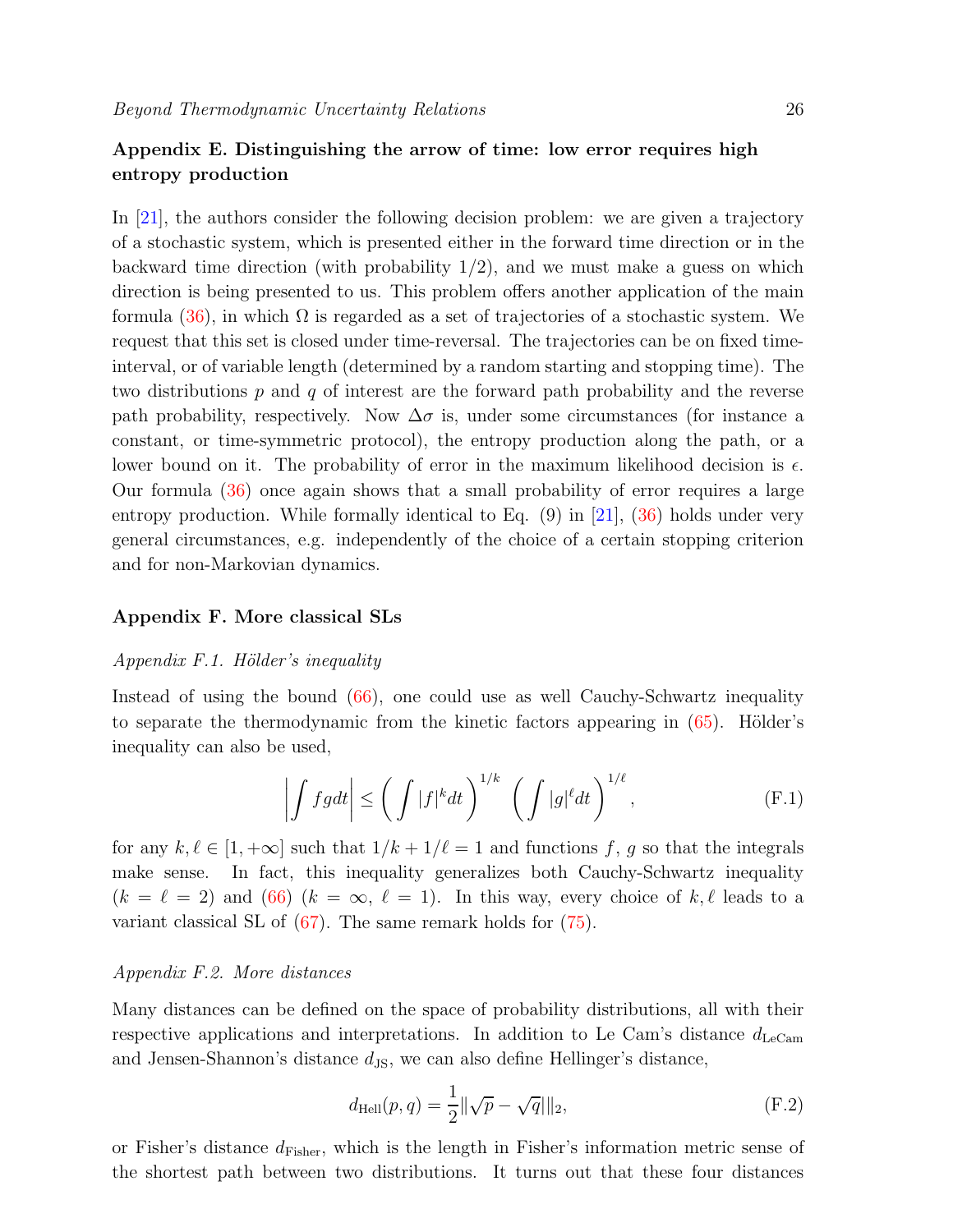essentially coincide locally. Indeed, if  $q = p + \Delta p$  with  $\Delta p \ll 1$ , then

$$
d_{\text{LeCam}}^2(p,q) \approx 2d_{\text{JS}}^2(p,q) \approx 2d_{\text{Hell}}^2(p,q) \approx \frac{1}{2}d_{\text{Fisher}}^2(p,q) \approx \frac{1}{4}\sum_{\omega}\frac{\Delta p^2}{p} \tag{F.3}
$$

Thus one can replace Le Cam's distance  $d_{\text{LeCam}}$  with  $\sqrt{2}d_{\text{Hell}}$ , or with  $\sqrt{2}d_{\text{JS}}$ , or with  $\sqrt{1/2}d_{\text{Fisher}}$  in SLs [\(65\)](#page-17-4),[\(67\)](#page-17-0),[\(68\)](#page-17-1).

### <span id="page-26-0"></span>References

- <span id="page-26-1"></span>[1] Uffink J and Van Lith J 1999 *Foundations of physics* 29 655–692
- <span id="page-26-2"></span>[2] Puglisi A, Sarracino A and Vulpiani A 2017 *Physics Reports* 709 1–60
- <span id="page-26-3"></span>[3] Barato A C and Seifert U 2015 *Phys. Rev. Lett.* 114(15) 158101
- <span id="page-26-4"></span>[4] Gingrich T R, Horowitz J M, Perunov N and England J L 2016 *Phys. Rev. Lett.* 116(12) 120601 URL <https://link.aps.org/doi/10.1103/PhysRevLett.116.120601>
- <span id="page-26-5"></span>[5] Polettini M, Lazarescu A and Esposito M 2016 *Phys. Rev. E* 94(5) 052104
- <span id="page-26-6"></span>[6] Horowitz J M and Gingrich T R 2017 *Phys. Rev. E* 96(2) 020103
- <span id="page-26-7"></span>[7] Proesmans K and Van den Broeck C 2017 *EPL* 119 20001
- <span id="page-26-8"></span>[8] Gingrich T R and Horowitz J M 2017 *Phys. Rev. Lett.* 119 170601
- <span id="page-26-9"></span>[9] Dechant A and ichi Sasa S 2018 *J. Stat. Mech.* 2018 063209
- <span id="page-26-10"></span>[10] Potts P P and Samuelsson P 2019 *Phys. Rev. E* 100 052137
- <span id="page-26-11"></span>[11] Hasegawa Y and Van Vu T 2019 *Phys. Rev. Lett.* 123(11) 110602 URL <https://link.aps.org/doi/10.1103/PhysRevLett.123.110602>
- <span id="page-26-12"></span>[12] Van Vu T and Hasegawa Y 2020 *Phys. Rev. Research* 2 013060
- <span id="page-26-13"></span>[13] Liu K, Gong Z and Ueda M 2020 *Phys. Rev. Lett.* 125(14) 140602
- <span id="page-26-14"></span>[14] Falasco G, Esposito M and Delvenne J C 2020 *New J. Phys.* 22 053046
- <span id="page-26-15"></span>[15] Horowitz J M and Gingrich T R 2019 *Nat. Phys.* 1–6
- <span id="page-26-16"></span>[16] Dechant A and Sasa S i 2020 *Proc. Natl. Acad. Sci. USA* 117 6430–6436
- <span id="page-26-17"></span>[17] Van den Broeck C and Esposito M 2015 *Physica A* 418 6–16
- <span id="page-26-18"></span>[18] Shiraishi N, Funo K and Saito K 2018 *Phys. Rev. Lett.* 121 070601
- [19] Vo V T, Van Vu T and Hasegawa Y 2020 *Phys. Rev. E* 102(6) 062132 URL <https://link.aps.org/doi/10.1103/PhysRevE.102.062132>
- <span id="page-26-20"></span><span id="page-26-19"></span>[20] Owen J A, Gingrich T R and Horowitz J M 2020 *Phys. Rev. X* 10(1) 011066
- <span id="page-26-21"></span>[21] Roldán E, Neri I, Dörpinghaus M, Meyr H and Jülicher F 2015 *Phys. Rev. Lett.* **115**(25) 250602
- <span id="page-26-22"></span>[22] Lehmann E L and Casella G 2006 *Theory of point estimation* (Springer Science & Business Media)
- <span id="page-26-23"></span>[23] Hatano T and Sasa S 2001 *Phys. Rev. Lett.* 86 3463—-3466
- <span id="page-26-24"></span>[24] Esposito M and Van den Broeck C 2010 *Phys. Rev. E* 82 011143
- <span id="page-26-25"></span>[25] Esposito M and Van den Broeck C 2011 *EPL* 95 40004
- <span id="page-26-26"></span>[26] Sivak D A and Crooks G E 2012 *Phys. Rev. Lett.* 108 150601
- <span id="page-26-27"></span>[27] Parrondo J M, Horowitz J M and Sagawa T 2015 *Nat. Phys.* 11 131–139
- <span id="page-26-28"></span>[28] Le Cam L 2012 *Asymptotic methods in statistical decision theory* (Springer Science & Business Media)
- [29] Vincze I 1981 On the concept and measure of information contained in an observation *Contributions to Probability* (Elsevier) pp 207–214
- <span id="page-26-30"></span><span id="page-26-29"></span>[30] Proesmans K and Horowitz J M 2019 *J. Stat. Mech.* 2019 054005
- <span id="page-26-31"></span>[31] Gilardoni G L 2006 *C. R. Math.* 343 763–766
- <span id="page-26-32"></span>[32] Bérut A, Arakelyan A, Petrosyan A, Ciliberto S, Dillenschneider R and Lutz E 2012 *Nature* 483 187–189
- <span id="page-26-33"></span>[33] Jun Y, Gavrilov M c v and Bechhoefer J 2014 *Phys. Rev. Lett.* 113(19) 190601
- <span id="page-26-34"></span>[34] Freitas N, Delvenne J C and Esposito M 2020 *arXiv:2008.10578, accepted in PRX*
- [35] Freitas N, Proesmans K and Esposito M 2021 *arXiv:2103.01184*